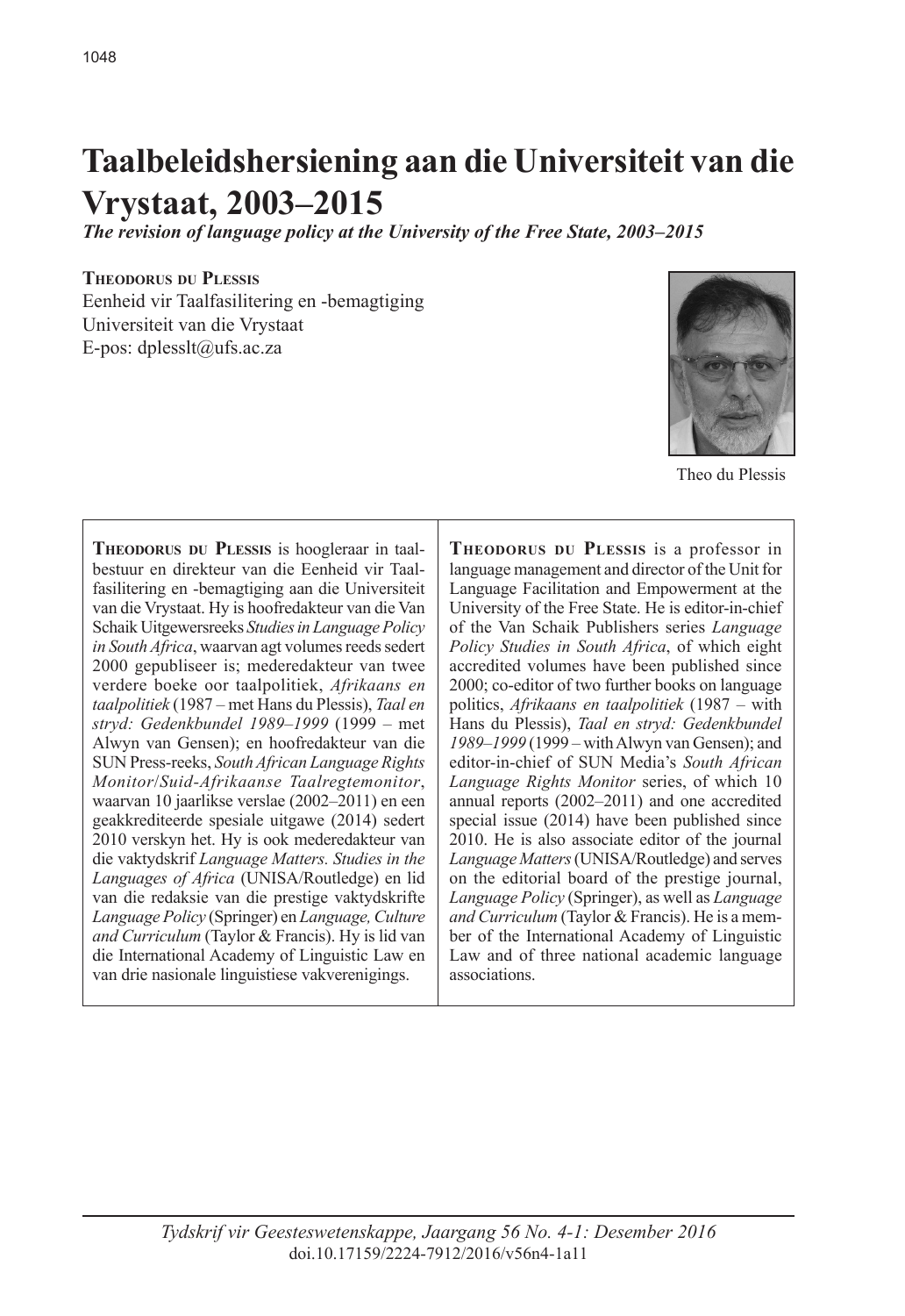#### **ABSTRACT**

#### *The revision of language policy at the University of the Free State, 2003–2015*

*The article offers an overview of language policy review at the University of the Free State (UFS), from the inception of the university council's 2003 language policy up to the adoption of an entirely new policy in March 2016. This overview is undertaken against the background of theoretical insights about the role of the evaluation of effective policy implementation in policy review at higher education institutions. Several studies as well as some institutional reports since then have suggested that the UFS language policy needed to be reconsidered in view of drastically changing demographics in particular. The underlying question that is considered in terms of relevant documentation available in the public space is therefore why the UFS did not respond earlier to warnings about the inappropriateness of a policy that had been implemented under completely different conditions back in 2003. Departing from international studies on policy review, the study specifically looks at the role of regulative factors in policy review. This is done in terms of an analysis of external core reports that, as far back as 2006 already, recorded shortcomings requiring corrective actions by the UFS. The role of specifically two reports published during 2008, namely the Higher Education Quality Committee (HEQC) institutional audit report and the Ministerial Committee's report on transformation and social cohesion and the elimination of discrimination in public higher education institutions (the so-called Soudien report), are considered. Incidentally, they are also foregrounded in a transformation report issued by the UFS towards the end of 2014, which turns out to have provided a basis for reinventing language problems that could eventually be used as a rationale for changing the UFS language policy.* 

*As these reports have identified a range of shortcomings in the 2003 language policy, the study was specifically interested in how the mentioned transformation report presented these findings and how the UFS responded – aspects the transformation report omits. From publicly available documents, it is clear that the UFS has indeed responded appropriately and even revised aspects of implementing the existing language policy. With the changeover to a new leadership during 2009, these measures were not followed through and not even mentioned at all after 2010. Among others, the study finds that the UFS nevertheless did attempt language policy revisions in 2010 and 2012, which led to instilling a more pragmatic approach to language policy implementation. After the 2010 review, the notion was adopted of a university that (still) used English and Afrikaans as media of instruction, but not necessarily within a framework of absolute parallel-medium teaching and where English was used as a kind of mediating language within multicultural situations. Other policies were revised to reflect this new approach, among them the policy on the UFS's branding identity, employment equity and integration in hostels. After the 2012 revision, the notion was adopted that parallel-medium education will be offered where possible and practicable and that the use of Southern Sotho*  within the teaching and learning environment will be increased. These measures partly *responded to the dwindling number of Afrikaans students that still opted for Afrikaans classes (by 2012 already below 30% of all students). The changes resulting from these two reviews notably went further than the corrective actions undertaken before 2010 under the former management. They were nevertheless not mentioned in the UFS's transformation report, nor did they feature in the 2015 review process.* 

*In order to reconstruct the entire 2015 language review process (which is the actual focus of the study), the run-up to the surprising announcement about a language policy review is studied in some detail. Neither the 2014 annual institutional report nor the UFS's 2015–2020 strategic plan (finalised towards the end of 2014) mentions any of the kind of concerns about*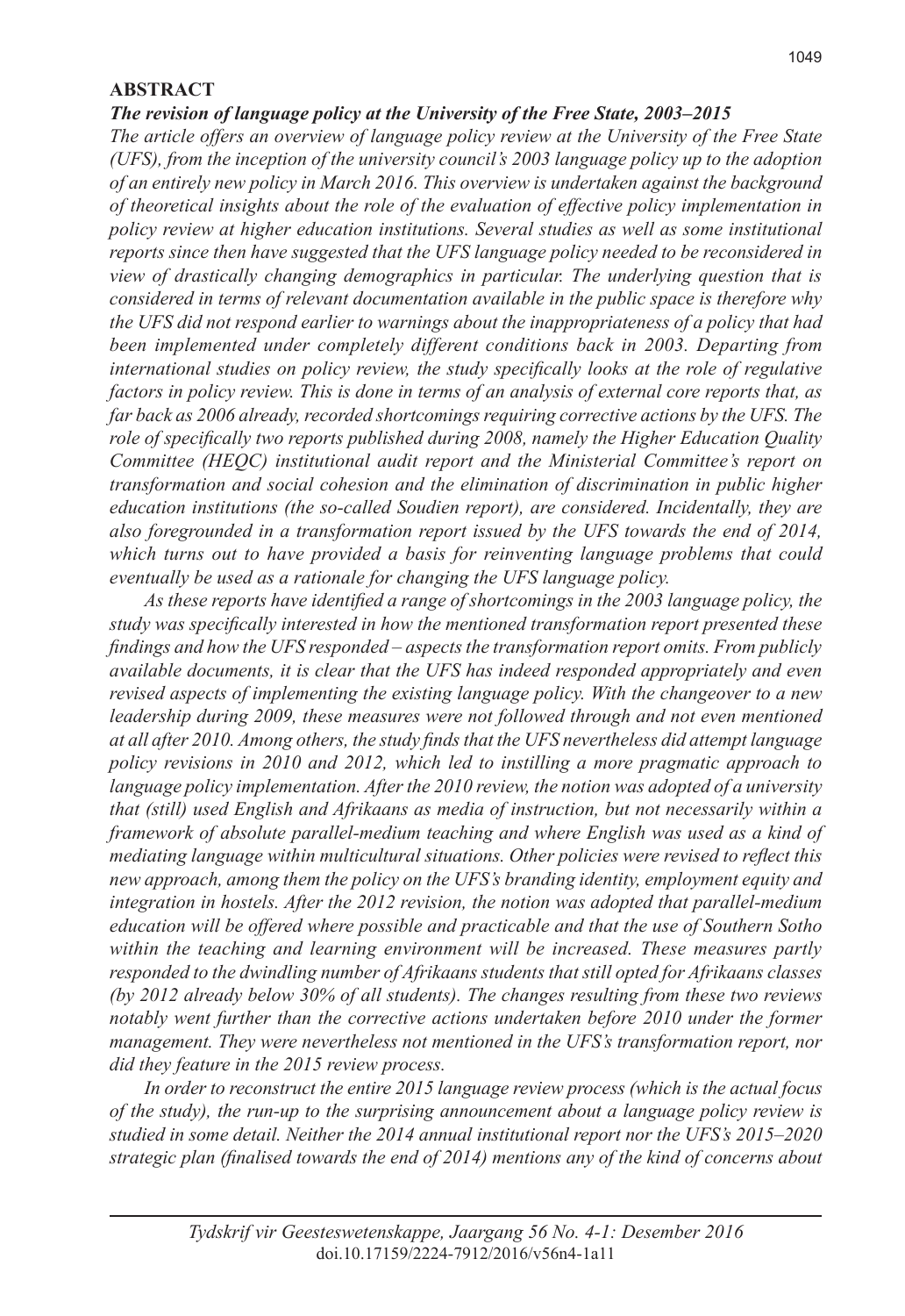*the institutional language policy that were raised during 2015. On the contrary, this strategic plan in particular still reaffirms the status quo position regarding language. One therefore has to assume that consistent pressure from the Department of Higher Education and Training by means of the mechanisms envisaged by the 2008 Soudien report, the role of the Director of the UFS's Institute for Reconciliation and Social Justice and the increased demand for transformation from student quarters as a by-product of the #RhodesMustFall campaign, have all contributed to a change of heart by the university management regarding the language issue. In stark contrast with the position adopted towards the end of 2014, it was subsequently argued that the 2003 language policy was found to be inappropriate to promote "transformation at the institution", a phrase that began to be propagated in official announcements and press releases.* 

*The article concludes that, because of a degree of neglect to execute actual language policy revisions (and thereby aligning revisions made in other policies) the university's management was eventually caught off guard by increased demands for transformation from all quarters. By inadvertently creating a hostile intellectual climate about the position of Afrikaans, the leadership could probably succeed – without any policy revision – to remove the existing bilingual language policy and replace it with a predominantly monolingual*  language policy. One therefore wonders whether Afrikaans became the culprit for the lack of *proper and regular evaluation of a range of measures that were implemented at different stages in an attempt to realign the 2003 language policy with the changing circumstances at the UFS. In the end, this case demonstrates the importance of a meta-policy that helps to steer a university such as the UFS through troubled waters within an overall unstable higher education environment.*

- **KEYWORDS:** Double-medium education; Monolingualism; Multilingualism; Multiculturalism; Medium of instruction; Education language policy; Parallel-medium education; Language policy; Language policy higher education; Language policy evaluation; Language policy review; Language diversity; Bilingualism
- **TREFWOORDE:** Dubbelmediumonderrig; Eentaligheid; Meertaligheid; Multikulturaliteit; Veeltaligheid; Onderrigmedium; Onderwystaalbeleid; Parallelmediumonderrig; Taalbeleid; Taalbeleid hoër onderwys; Taalbeleidevaluering; Taalbeleidshersiening; Taaldiversiteit; Tweetaligheid

# **OPSOMMING**

Die artikel bied 'n oorsig van taalbeleidshersiening aan die Universiteit van die Vrystaat (UV) vanaf die inwerkingtreding van die universiteitsraad se 2003-taalbeleid tot en met die aanvaarding van 'n totaal nuwe beleid in Maart 2016. Hierdie oorsig geskied teen die agtergrond van teoretiese insigte oor die rol van die evaluering van beleidsimplementering by beleidshersiening aan hoëronderwysinstellings. Die onderliggende vraag wat aan die hand van relevante dokumentasie in die openbare ruimte ondersoek word, is waarom die UV nie eerder ag geslaan het op gevaartekens met betrekking tot die toepaslikheid van 'n beleid wat onder ander omstandighede ingestel is nie. Spesifiek die rol van regulatiewe faktore by effektiewe beleidshersiening word oorweeg aan die hand van 'n analise van eksterne kernverslae, wat reeds sover terug as 2006 leemtes aangedui en bepaalde regstellings van die UV verwag het. Die aanloop tot die verrassende 2015-taalbeleidshersiening word in besonderhede nagegaan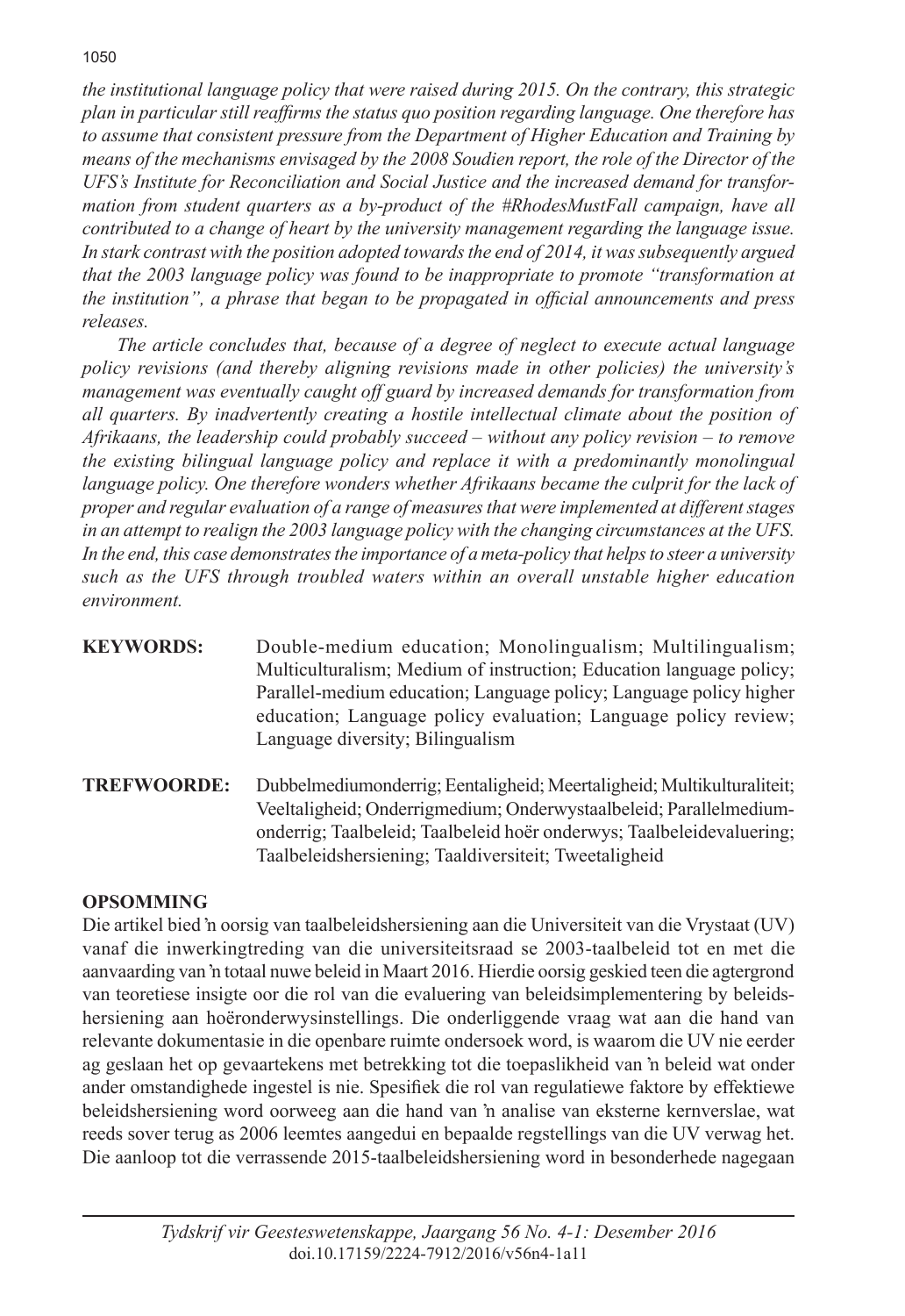ten einde die hele hersieningsproses te kon rekonstrueer. Onder meer word bevind dat die UV wel in 2010 en 2012 formeel taalbeleidshersienings aangepak het wat 'n meer pragmatiese benadering tot taalbeleidsimplementering tot gevolg gehad het. Die artikel bevind dat die universiteitsbestuur as gevolg van 'n mate van versuim om meer daadwerklike taalbeleidswysiginge deur te voer, uiteindelik onkant gevang is deur 'n toenemende aandrang op transformasie. Deur waarskynlik te help skep aan 'n ongunstige denkklimaat oor die posisie van Afrikaans kon die leierskap daarin slaag om sonder enige hersiening die bestaande tweetalige taalbeleid van die tafel te vee en met 'n grootliks eentalige beleid te vervang.

#### **1. INLEIDING**

Op 11 Maart 2016 maak die Raad van die Universiteit van die Vrystaat (UV) bekend dat " 'n nuwe Taalbeleid met 'n oorweldigende meerderheid goedgekeur is" (UV 2016). Met hierdie beleid verbind die Raad hom skynbaar tot die skep van " 'n taalryke omgewing… wat toegewy is aan veeltaligheid" deur aandag te gee aan Afrikaans, Suid-Sotho, Zoeloe "en ander tale wat op die drie kampusse in Bloemfontein en Qwaqwa verteenwoordig word", spesifiek binne " 'n uitgebreide studieklasstelsel vir eerstejaarstudente". Terselfdertyd verklaar die Raad egter dat Engels die primêre taal van onderrig, universiteitsadministrasie en "(f)ormele studentelewewisselwerking" sal wees. As kompromie word aanvaar dat parallelmedium nog in bepaalde programme sal voortgaan, maar wel uitgebrei sal word om Suid-Sotho en Zoeloe in te sluit.

Sodra 'n volledige nuwe beleid geformuleer is, vervang dit die een van 6 Junie 2003 (UV-Raad 2003), wat tans (Mei 2016) nog van krag is. Laasgenoemde erken beide Afrikaans en Engels as "hooftale" en daarom ook as gelyke onderrig- en administrasietale. Volgens artikel 2.4 van hierdie beleid wil die UV veeltaligheid en multikulturaliteit "koester en bevorder". Dit word volgens artikel 1.2.3 gedoen teen die agtergrond van "die nasionale beweging na veeltaligheid en die erkenning van taalregte". Verskeie konkrete maatreëls word getref om sodanige meertaligheid te realiseer, onder meer parallelmediumonderrig, uitgebreide vertaalen tolkdienste, taalontwikkeling, ensovoorts.

Waar die 2003-beleid tweetaligheid binne die konteks van meertaligheid institusionaliseer, verskuif die nuut aangekondigde beleid met die de-institusionalisering van Afrikaans na 'n eentalige bestel, versuiker deur tipies egalistiese bedoelings insake meertaligheid. Die onvermydelike vraag wat gevra moet word, is wat hierdie redelik drastiese verandering genoodsaak het.

In sy strategiese plan vir 2015–2020 (teen die einde van 2014 aanvaar) word nog bevestig dat die UV 'n parallelmediuminstelling is wat ondanks 'n toenemende verskuiwing van Afrikaanssprekende studente na die Engelse voertaalbaan, steeds onderrig in Afrikaans en Engels verskaf (UFS 2015:3-4). Geen aanduiding word gegee van die noodsaak om af te stap van die bestaande beleid of van enige oogmerk om dit ingrypend te verander nie. Dit is daarom vreemd dat die UV-raad op 4 Junie 2015 aankondig dat opdrag gegee is vir die totstandkoming van " 'n Taalkomitee" om 'n hersiening van die institusionele taalbeleid te oorweeg en teen November 2015 aanbevelings hieromtrent aan die Raad voor te lê. Volgens Loader (2015:12) is hierdie besluit geneem in reaksie op "algemene besorgdheid" (gelug by 'n universiteitsvergadering van 28 April 2015) oor "die moontlike nie-geskiktheid van die UV se huidige parallelle voertaalbeleid om die diepgaande transformasie by die instelling te ondersteun". Impliseer dit dat die UV teen die einde van 2014 salig onbewus was van moontlike hindernisse wat sy taalbeleid by die ontplooiing van transformasie kon veroorsaak het? En wat presies maak die 2003-beleid ongeskik om "diepgaande transformasie" te kan bewerkstellig?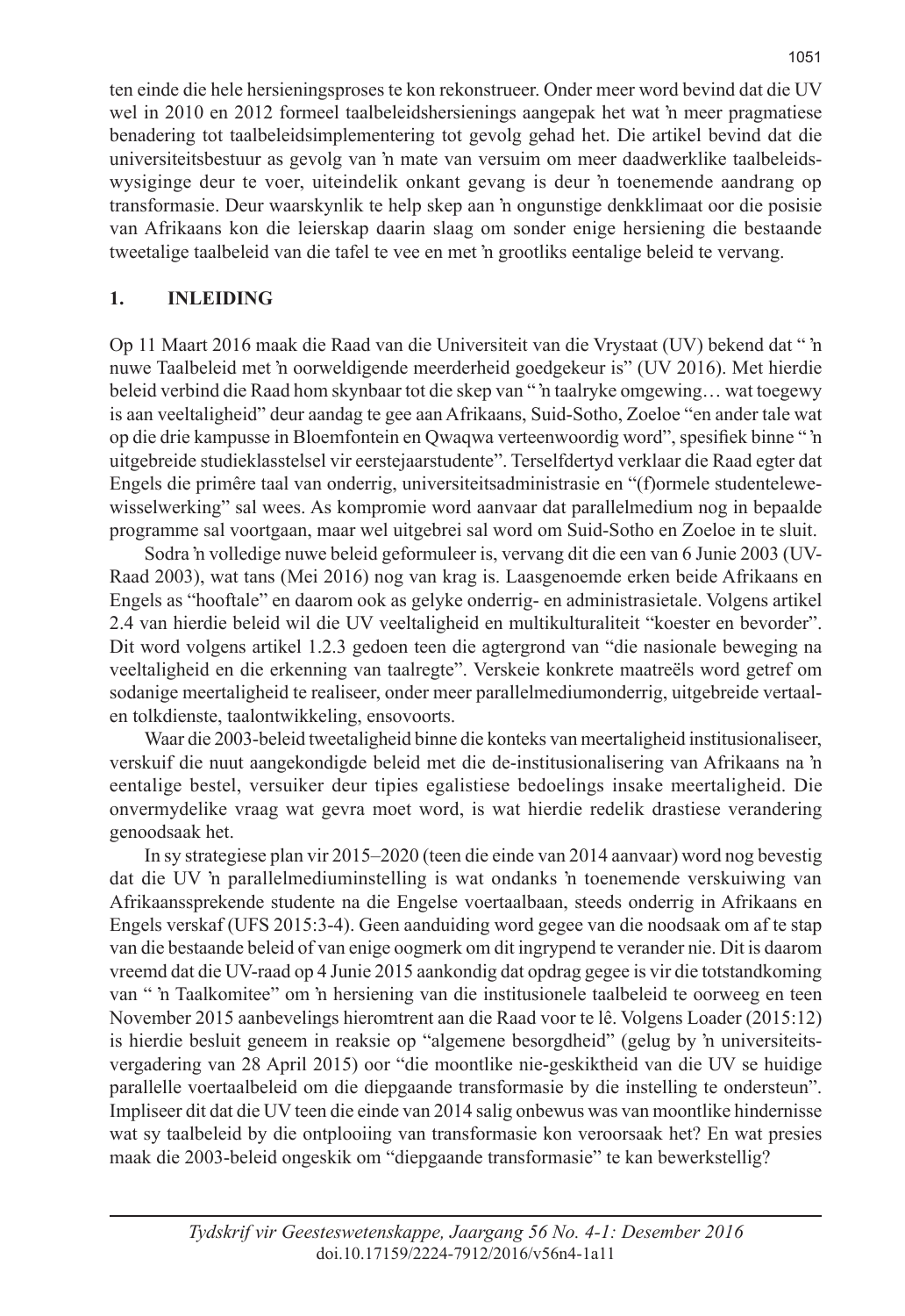#### Sulke vrae is besonder relevant in die lig van 'n vereiste in die UV se metabeleid (UV 2005b) dat institusionele beleide periodiek hersien moet word. Gereelde hersiening volg uiteraard op die roetinematige evaluering van beleidsimplementering, sekerlik ook van taalbeleidsimplementering. Du Plessis (2015) beoordeel juis die toepaslikheid van die UV se taalbeleid en kom op grond van drie kernfaktore tot die gevolgtrekking dat 'n taalbeleidshersiening aan die UV eintlik 'n geruime tyd lank al onafwendbaar is. Hy voer aan dat veranderende demografiese, regulatiewe en leierskapfaktore oor 'n tydperk heen meegewerk het om 'n ongunstige klimaat aan die UV te skep vir die handhawing van die heersende parallelmediummodel. Trouens, 'n vroeëre analise toon dat die instandhouding van 'n parallelmediummodel alleen op basis van die krimpende Afrikaanse studentegemeenskap reeds teen 2010 nie meer haalbaar was nie (Du Plessis 2015:10). Die rede hiervoor is dat die Afrikaanstalige studentegemeenskap aan Kovsies teen 2010 reeds die "kritieke afsnypunt van 30%" genader het (Du Plessis 2010a:135; 140). Die beskikbare syfers van Figuur 11 toon dat die Afrikaanse huistaalkomponent teen 2014 (toe die strategiese plan vir 2015-2020 aanvaar is) reeds tot onder hierdie afsnypunt gedaal het (teen 2016 reeds 24,21%).



*Figuur 1: Taalverspreiding per huistaal onder ingeskrewe UV-studente, 2004–2014* 

Die situasie vererger indien die tendens waarvan die 2015 strategiese beplanning hierbo melding maak ook verreken word, soos die syfers van Figuur 2 aandui. (Teen 2016 het reeds minder as 18% van ingeskrewe studente Afrikaans as onderrigtaal gekies.)

1052

<sup>1</sup> Verskaf deur die UV se Direktoraat vir Institusionele Navorsing en Akademiese Beplanning op 26 Mei 2016.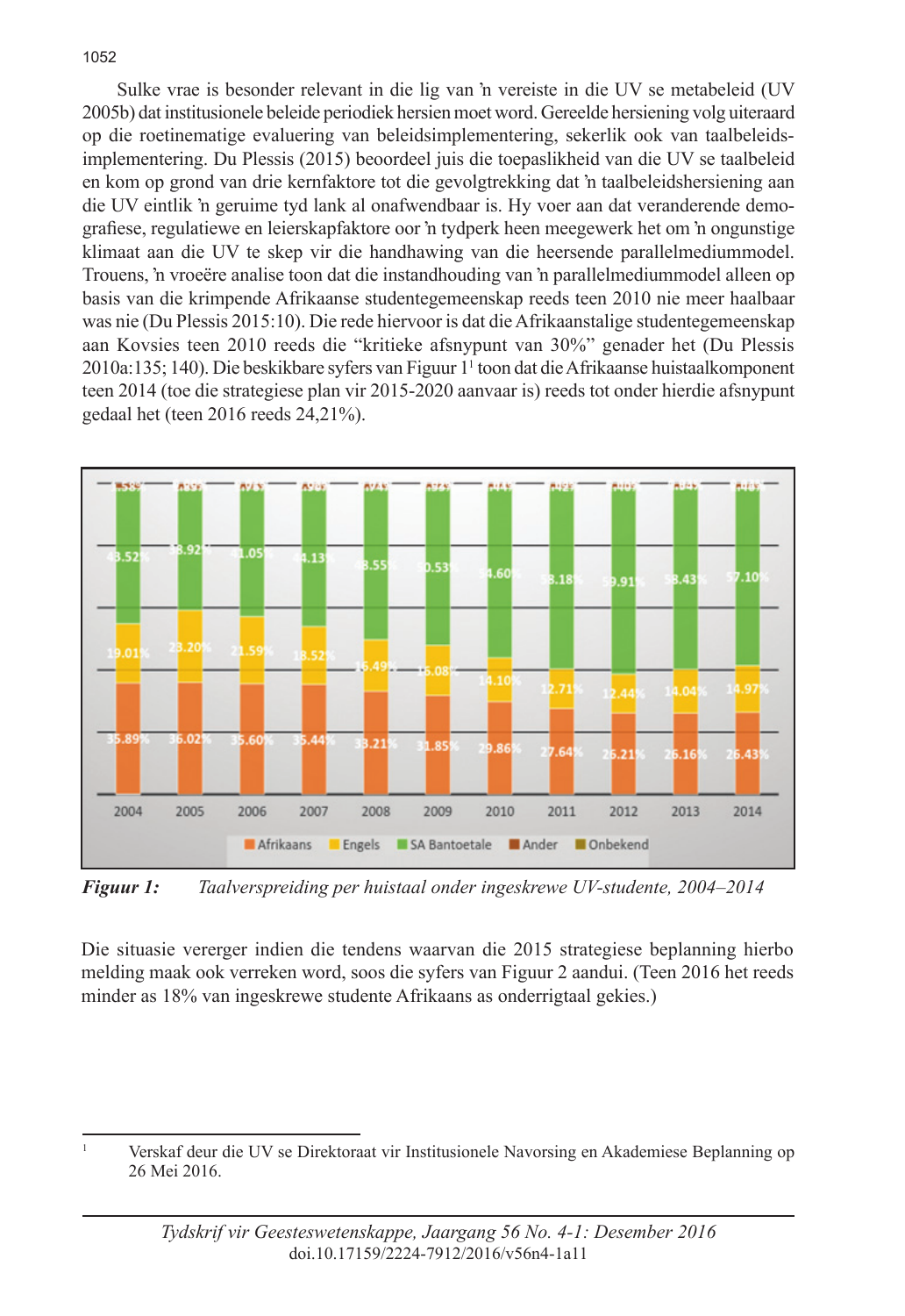

*Figuur 2: Verspreiding van studente volgens onderrigmedium, 2004–2014* 

Bloot op grond van hierdie veranderde demografiese situasie moes die UV al veel eerder sy taalbeleid hersien het om aan te pas by die veranderende omstandighede. Nietemin word die "nie-geskiktheid" van parallelmediumonderwys in 2015 nie primêr aan demografie toegeskryf nie, maar uiteindelik aan faktore wat teruggevoer kan word na twee belangrike verslae wat gedurende 2008 verskyn het, te wete die Higher Education Quality Committee (HEQC) se verslag oor 'n roetinematige institusionele oudit wat vanaf 16 tot 20 Oktober 2006 aan die UV uitgevoer is (HEQC 2008) en die sogenaamde Soudien-verslag<sup>2</sup> oor transformasie en sosiale kohesie en die uitskakeling van diskriminasie aan hoëronderwysinstellings (Ministerial Committee 2008) wat op die sogenaamde Reitz-insident van Februarie 2008<sup>3</sup> gevolg het en wat uitgeloop het op hierdie ministeriële ondersoek. Dit is insiggewend dat die UV se transformasieverslag vir die tydperk 2004–2014 (UFS 2014a), wat terloops ook teen die einde van 2014 bekendgestel is,<sup>4</sup> prominensie aan die bevindinge van hierdie twee verslae verleen.

Vir die doeleindes van hierdie artikel kan dus aanvaar word dat die redes vir die 2015-taalbeleidshersiening aan die UV elders as by demografiese faktore gesoek moet word. 'n Rekonstruksie van die verloop van taalbeleidshersiening aan die UV sedert die aanvaarding van sy 2003-taalbeleid, wat met hierdie artikel beoog word, kan in hierdie opsig nuttige perspektiewe oplewer.

<sup>2</sup> Vanweë die lang titel van die verslag het die gebruik ontstaan om dit te vernoem na die voorsitter, prof. Crain Soudien.

<sup>3</sup> Die sogenaamde Reitz-insident hou verband met die onthulling van 'n video deur vier manlike Afrikanerstudente verbonde aan Pres. Reitz Kamerwonings aan die UV, waarin uitgebeeld word hoe 'n groep ouerige swart werkers gedwing word om kos te eet waarin die mans oënskynlik geürineer het (Ministerial Committee 2008).

<sup>&</sup>lt;sup>4</sup> Die webblad van die Instituut vir Versoening en Sosiale Geregtigheid waar die 2014-transformasieverslag afgelaai kan word, is op 20 Oktober 2014 laas bygewerk http://institute.ufs.ac.za/ content.aspx?id=38, soos op 25 Mei 2016 vasgestel.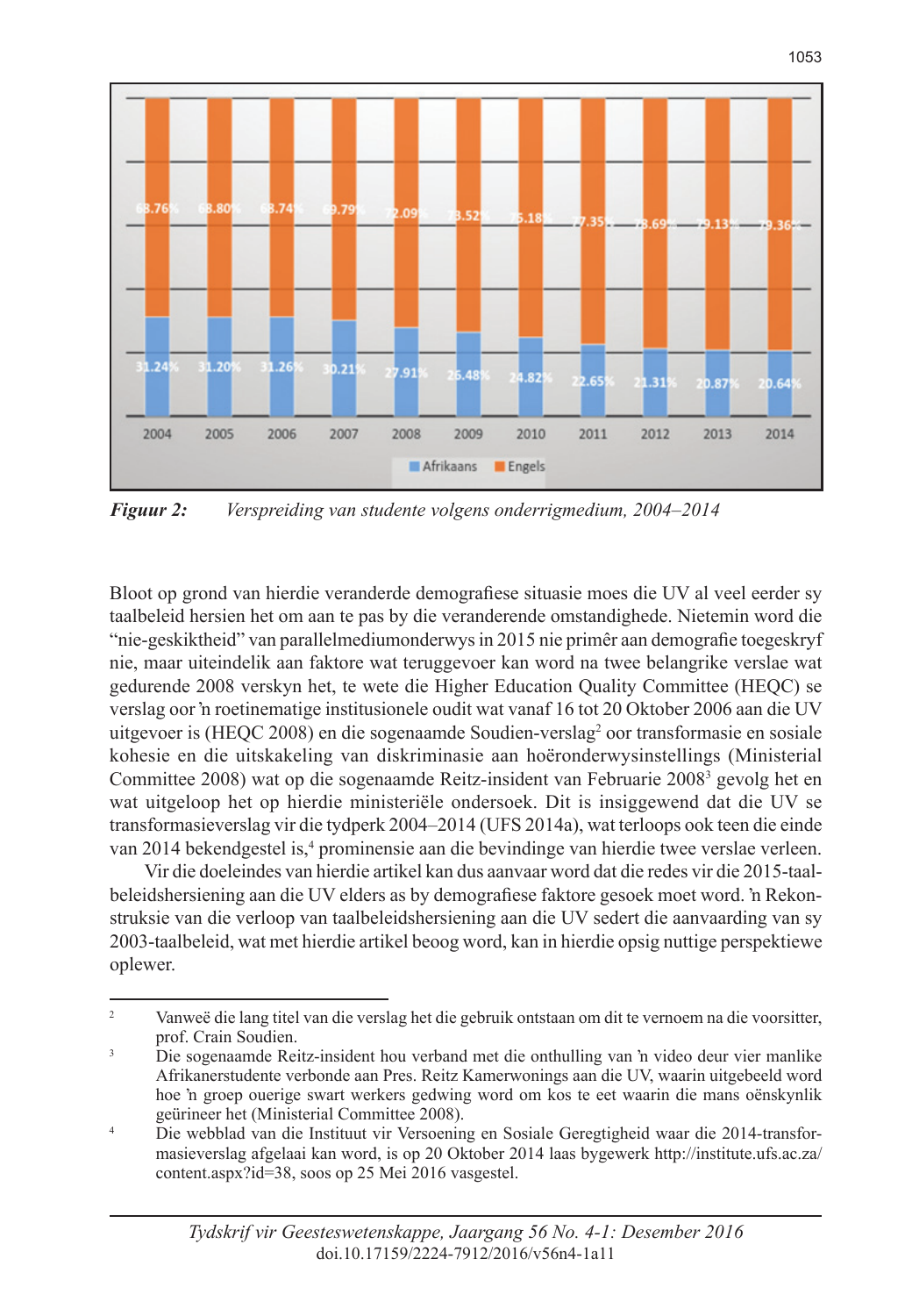# **2. BELEIDSONTWIKKELING EN -HERSIENING AAN TERSIÊRE INSTELLINGS**

Beleidsontwikkeling en -hersiening aan tersiêre instellings is uiteraard geen vreemde verskynsel nie. Heelwat universiteite beskik oor riglyne of selfs beleide hieromtrent, sedert Dror (1971:74)5 bekend as "beleid oor beleid" of "metabeleid". In navolging van Dror se toonaangewende werk op die gebied van openbare beleid het Freeman (2012a) die konsep "metabeleid" met betrekking tot universiteite verder begin voer. Volgens haar vestig 'n universiteit se metabeleid die oorhoofse raamwerk vir die instelling se onderskeie beleidsprosesse (Freeman 2012a:93).

Die ontplooiing van metabeleid aan universiteite hou volgens Freeman (2012a:91) grootliks verband met die (toenemende) eise wat hieromtrent gestel word deur tersiêre gehaltebeheeragentskappe, wat weer verband hou met die veranderende hoëronderwysomgewing en regerings se aandrang op verantwoordbaarheid. In 'n meer onlangse studie noem sy byvoorbeeld dat die meeste Australiese universiteite en ten minste die helfte van Nieu-Seelandse universiteite reeds so 'n metabeleid aanvaar het (Freeman 2014:74;80). Kenners van hoëronderwysbestuur sal weet dat die hele diskoers oor die verantwoordbaarheid van openbare universiteite en tersiêre instellings wêreldwyd hierdie instellings besighou, soos 'n mens merk uit internasionale publikasies soos dié van Stensaker en Harvey (2010) oor die onderwerp.

'n Universitêre metabeleid maak meestal voorsiening vir die hele beleidsproses, hetsy met betrekking tot die ontwikkeling van 'n totaal nuwe beleid (wat die uitvloeisel van 'n beleidsvereiste kan wees) of vir die hersiening van 'n bestaande beleid (ten einde organisatoriese effektiwiteit te verseker). Die metabeleid van die Australiese University of Victoria (University of Victoria 2007) tref byvoorbeeld so 'n onderskeid terwyl dié van die tweetalige Nieu-Seelandse University of Otago weer onderskei tussen "groter" en "kleiner" wysigings (University of Otago, 2010). Ook die UV se metabeleid, wat reeds op 10 Junie 2005 aanvaar is, onderskei tussen die ontwikkeling van 'n nuwe beleid en die hersiening van 'n bestaande beleid; en maan voornemende beleidsopstellers om eers alternatiewe te ondersoek alvorens op die hersieningskarretjie gespring word (UV 2005b:2-3).

Vir Freeman (2012a:95) hou beleidshersiening verband met die oorweging van (die inhoud van) 'n bestaande beleidstuk met die effektiwiteit van spesifiek **beleidsimplementering** in gedagte. Uit haar ondersoek na die metabeleid van 'n aantal universiteite blyk dit dat daar sprake is van 'n kontinuum gebiedende faktore wat beleidshersiening noodsaak, verspreid vanaf geringer wysigings wat van tyd tot tyd vereis word as gevolg van onder meer benamings en terminologie wat voortdurend verander, tot groter wysigings wat vereis word as gevolg van onder meer strukturele veranderinge of nuwe wetgewing (Freeman 2012a:100). Van hierdie faktore hou verband met *interne faktore*, soos onder meer verskuiwings in universiteitstrategie, nuwe institusionele risiko's wat mag opduik en die noodsaak om verskillende institusionele beleide met mekaar in ooreenstemming te bring. Ander hou weer verband met *eksterne faktore* soos wetswysigings of wysigings aan die nasionale beleidsraamwerk, die noodsaak vir nasionale (en internasionale) yking en selfs strukturele hervorming (byvoorbeeld in die geval van die amalgamering van instellings).

In 'n verdere bydrae beklemtoon Freeman (2012b) spesifiek die rol van die **evaluering** van beleidsimplementering by beleidshersiening. Die volgende soort vrae kan tipies aan sodanige evaluering gekoppel word:

<sup>&</sup>lt;sup>5</sup> 'n Leier op die terrein van beleidsontwerp en -kennis.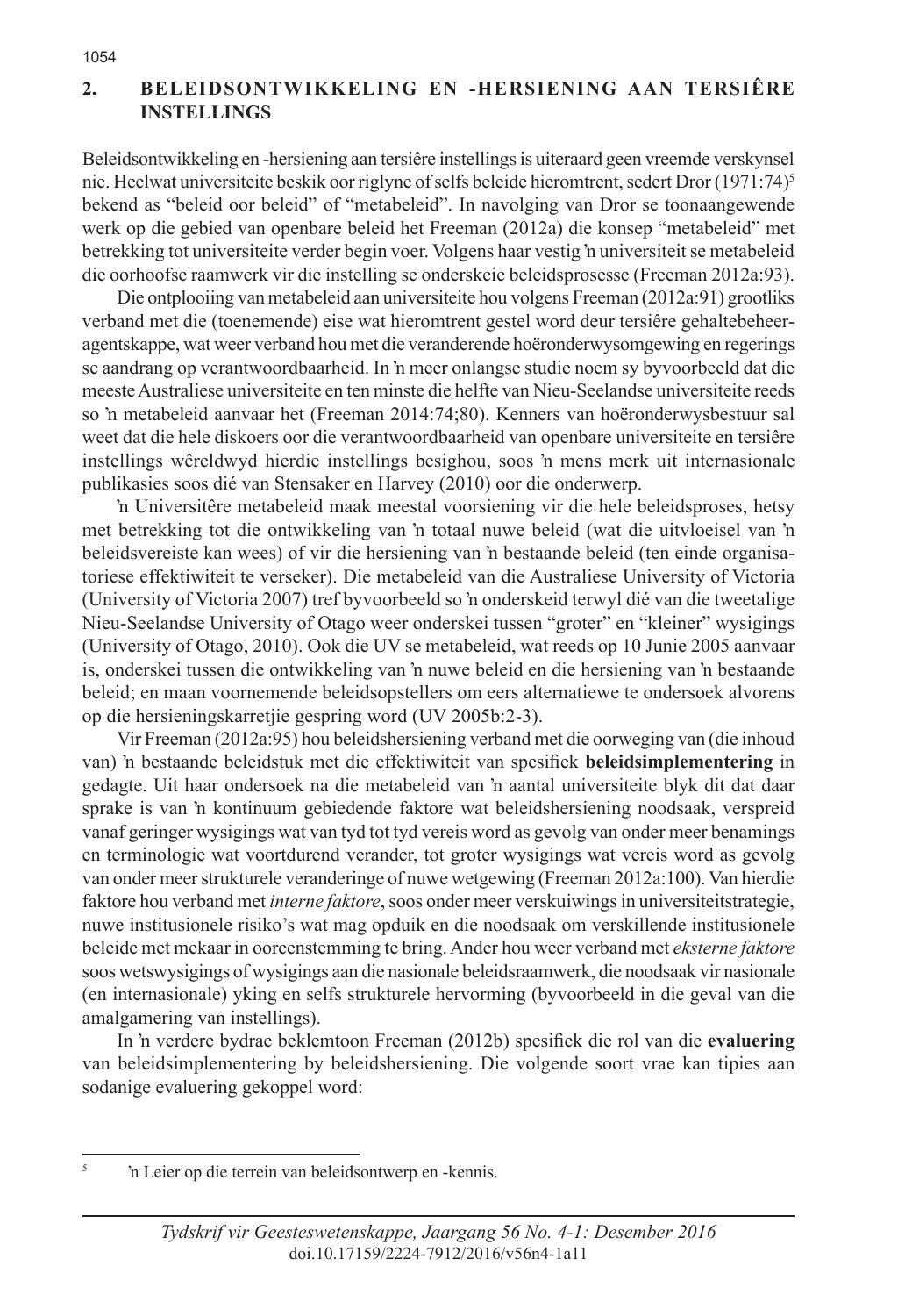Has the policy been implemented (or is it still sitting on the shelf)? Have the policy objectives been met? Have the intended outcomes resulted? Does the policy reflect current (good?) practice? (Freeman 2012b:2)

Ofskoon dit byna vanselfsprekend is dat die evaluering van beleidsimplementering deel vorm van wat die "beleidsiklus" genoem kan word, is dit volgens Freeman opmerklik dat universiteite oor die algemeen hierdie aspek afskeep (die spreekwoordelike "wit olifant" waaroor sy dit het). Soos Freeman (2012b:3) dit stel, "there is little evidence from university 'policy on policy' to suggest that policy evaluation has entered the lexicon of university policy practitioners". 'n Mens kan hierdie versuim waarskynlik deels toeskryf aan die talle eise wat toenemend aan universiteite gestel word, waardeur kwessies soos die evaluering van beleidsimplementering sekerlik agterweë kan bly. Nietemin kan universiteite die betrokke leemte volgens Freeman (2012b:3) op ten minste twee maniere oorbrug, **deur gereelde vrae** oor die toepaslikheid van 'n bepaalde beleid te stel en **deur evaluering as beleidskomponent**  beleidsmatig "in te bou" deur onder meer duidelike oogmerke en meetbare prestasieuitkomste te definieer en ook kriteria uit te spel.

Die aspek van veranderde leierskap (of bestuur) is waarskynlik 'n belangrike bykomende faktor wat beleidshersiening kan noodsaak, soos waarop gesinspeel word in die spreekwoord " 'n nuwe besem vee skoon". Uiteraard kan dit ook verband hou met strukturele veranderinge, maar sluit eintlik aan by 'n faktor wat tot hiertoe slegs by implikasie ter sprake gekom het, te wete "die tydgees": 'n belangrike verskynsel wat volgens Steyn (1980:49) 'n invloed kan hê op die vordering of agteruitgang van tale. Volgens Steyn behoort 'n mens eerder te praat van "intellektuele klimaat", dit wil sê "waardes, norme en riglyne, houdings, moete en moenies, hoefnies en behoorte wat die intellektueel en langsamerhand die massa aanvoel en waarvolgens hulle handel of praat, of wat hulle ten minste in ag moet neem as hulle daarteen in verset kom". Die konsep "tydgees" (Duits *Zeitgeist*), alhoewel onnoukeurig, is die meer populêre term wat voorkom om te verwys na 'n mobiliserende (selfs meesleurende) werklikheidsbesef of -beeld wat in gemeenskappe kan posvat. Voorbeelde hiervan neem 'n mens waar in populêre diskoerse soos die sogenaamde demokratisering van hoër onderwys (Blessinger & Anchan 2015), die Afrikanisering van die kurrikulum (Msila & Gumbo 2016) en die globalisering van kennis (Kennedy 2014), om enkele voorbeelde te noem. Publikasies soos hierdie dra by tot die skep van 'n hedendaagse tydgees waarin "tradisionele" of heersende opvattings oor die universiteit op allerlei wyses bevraagteken en betwis word. So sou 'n mens sekerlik die jongste diskoerse oor die Suid-Afrikaanse universiteitswese wat gepaardgaan met onrus, opstande, betogings en geweld ook soos die Matierektor, Wim de Villiers, kon toeskryf aan "die tydgees" (Retief 2015). Die bevraagtekening van die posisie van Afrikaans deur die *Language Policy in Higher Education* (MoE 2002) geproklameer as aangewese alternatiewe universiteitstaal van die land, hou sekerlik hiermee verband.

Wanneer hierna ondersoek ingestel word na die aanloop tot die 2015-hersiening van die UV se 2003-taalbeleid, sal veral rekening gehou word met die aangetekende faktore wat beleidshersiening noodsaak en nagegaan word watter van hierdie faktore 'n rol gespeel het.

# **3. METODOLOGIE**

Aangesien die huidige studie grootliks 'n argivale ondersoek behels, is gedokumenteerde inligting oor die taalbeleidshersieningsproses aan die UV van wesenlike belang. Ongelukkig sluit die UV se beleid oor die bestuur van intellektuele eiendom (slegs in Engels beskikbaar)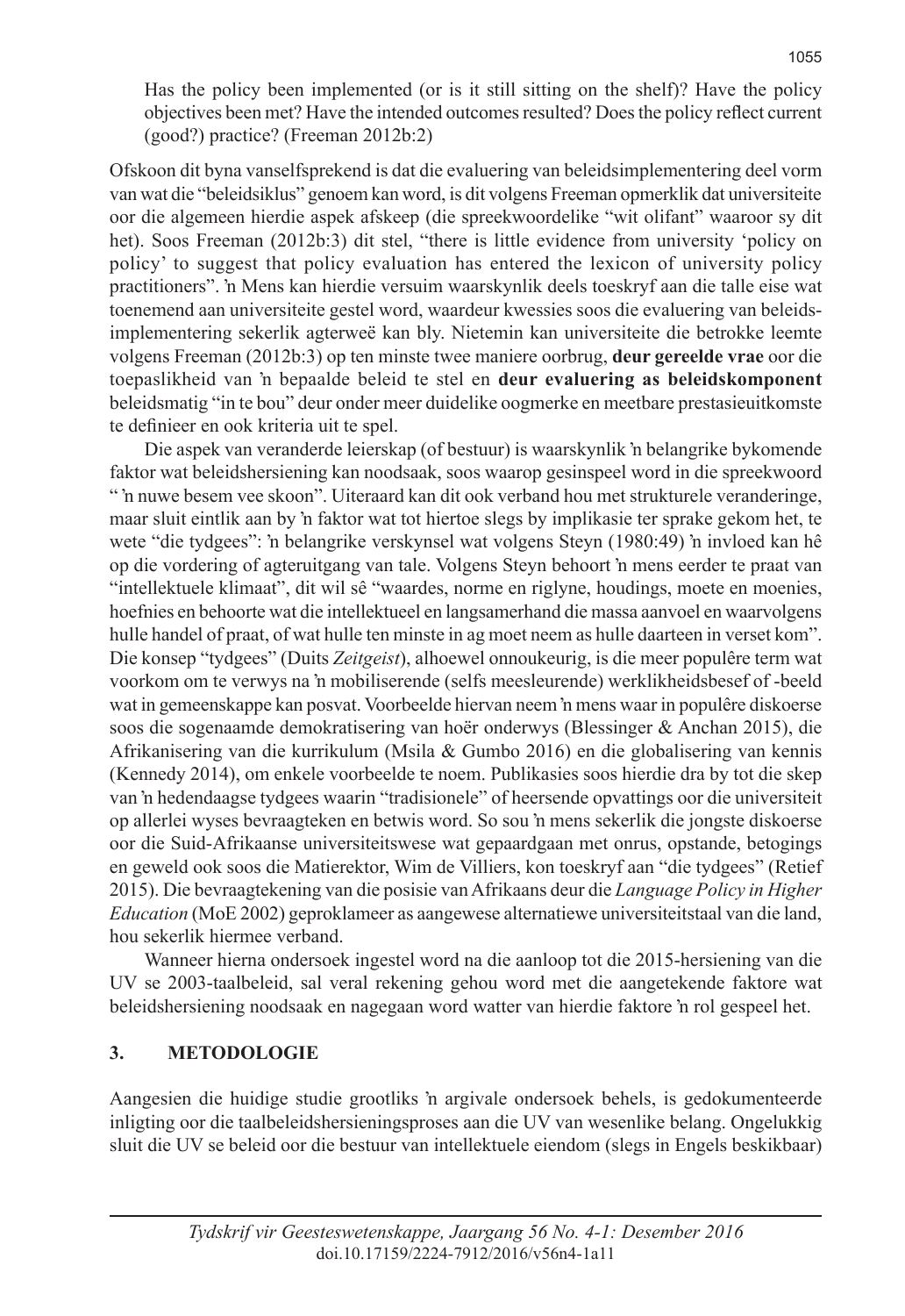"confidential information of the UFS" in onder die definisie van "intellektuele eiendom" (UFS2007a). Artikel 4.2. van die UV se handleiding oor die toegang tot inligting (UV 2005a) beklemtoon die vertroulike aard van bepaalde rekords, maar artikel 4.3 maak nogtans daarvoor voorsiening dat sekere inligting wel bekom kan word. Ook artikel 7.1.1. van die UV se beleid oor inligtingsekuriteit (UV 2013) plaas beperkings op die soort inligting wat 'n ondersoeker mag bekom en behandel. Inligtinggebruikers word verhoed om "sensitiewe inligting van die UV" met buitepartye te deel. Hierdie bepaling het onder meer daartoe aanleiding gegee dat die name van die UV se jongste taalbeleidshersieningskomitee nie aan die publiek bekend gemaak is nie, 'n stap waaroor die Afrikaanse media die UV nogal meermale gehekel het (sien Smith 2015a). Desondanks die prosedure om wel vertroulike inligting te kan bekom, ontmoedig die onderhawige geval die ondersoeker om hierdie roete te volg en sodoende dalk 'n slagoffer van burokratiese rompslomp te word. 'n Voetnoot in Du Plessis (2010b) suggereer dat sulke versoeke in ieder geval nie noodwendig inligting oplewer nie. Gegewe die unieke tydsbeperking wat vir die saamstel van hierdie spesiale temanommer van die *Tydskrif vir Geesteswetenskappe*  gegeld het, moes by die voorbereiding van hierdie artikel derhalwe staatgemaak word op relevante UV-rekords wat reeds in die openbare ruimte beskikbaar is.

Vir die identifisering van relevante dokumentasie blyk die UV se reeds gemelde transformasieverslag 'n nuttige vertrekpunt te wees. Die verslag verleen besondere prominensie aan taalkwessies en hulle verband met die sogenaamde transformasieprojek; en dit ondersoek die omvang en "diepte" van veranderings wat ervaar en deur die instelling bevorder word. Die betrokke verslag onderskei twee belangrike transformasieperiodes aan die UV. Die eerste periode hou verband met die inwerkingstelling en relatiewe sukses van die parallelmediummodel vanaf die vroeë 1990's tot en met die HEQC-ouditverslag. Die tweede periode hou verband met die Soudien-verslag en die aanstelling van 'n nuwe rektor en bestuur vanaf 2009 (UFS 2014a:12-13). Tydens die eerste periode het die UV skynbaar transformasie grootliks op eie houtjie (dus intern) probeer definieer (UFS 2014a:12), terwyl die verslag toegee dat transformasie tydens die tweede periode grootliks ekstern gerig word en weliswaar tot en met 2014 deur die twee gemelde verslae. Beide verslae is beskikbaar as openbare dokumente. Ook ander verslae is geraadpleeg, maar hulle geniet nie soveel aandag in die transformasieverslag nie. Dit word derhalwe nie vir die doeleindes van hierdie artikel betrek nie.

Dit is beslis nodig om vas te stel hoe die UV op die twee 2008-verslae gereageer het, aangesien hulle aanbevelings implikasies vir taalbeleidshersiening inhou. Hiervoor was dit nodig om verdere dokumente te bestudeer, in die besonder die UV se verbeteringsplan wat aan die HEQC voorgelê is, verdere vorderingsverslae omtrent die aangekaarte taalprobleme, verwante strategiese beplanningsdokumente en relevante beleidsaanpassings wat sedertdien en tot en met 2014 gemaak is. Deur die jukstaponering van hierdie dokumente naas die twee sentrale verslae waaraan die 2014-transformasieverslag prominensie verleen, kan 'n beeld verkry word van die omstandighede wat aanleiding gegee het tot die nogal verrassende 2015-aankondiging omtrent die noodsaak aan 'n taalbeleidsherskrywing.

Die klem in die analise val derhalwe op bronne wat breedweg verband hou met eksterne, regulatiewe faktore wat taalbeleidshersiening aan die UV noodsaak. Ons sal egter sien dat heelwat van hierdie bronne ook meegedoen het aan die vorming van 'n tydgees waarin die posisie van Afrikaans aan die UV indringend bevraagteken is en argumentasie hieromtrent opgebou is. Interne faktore sal daarom ook oorweeg word.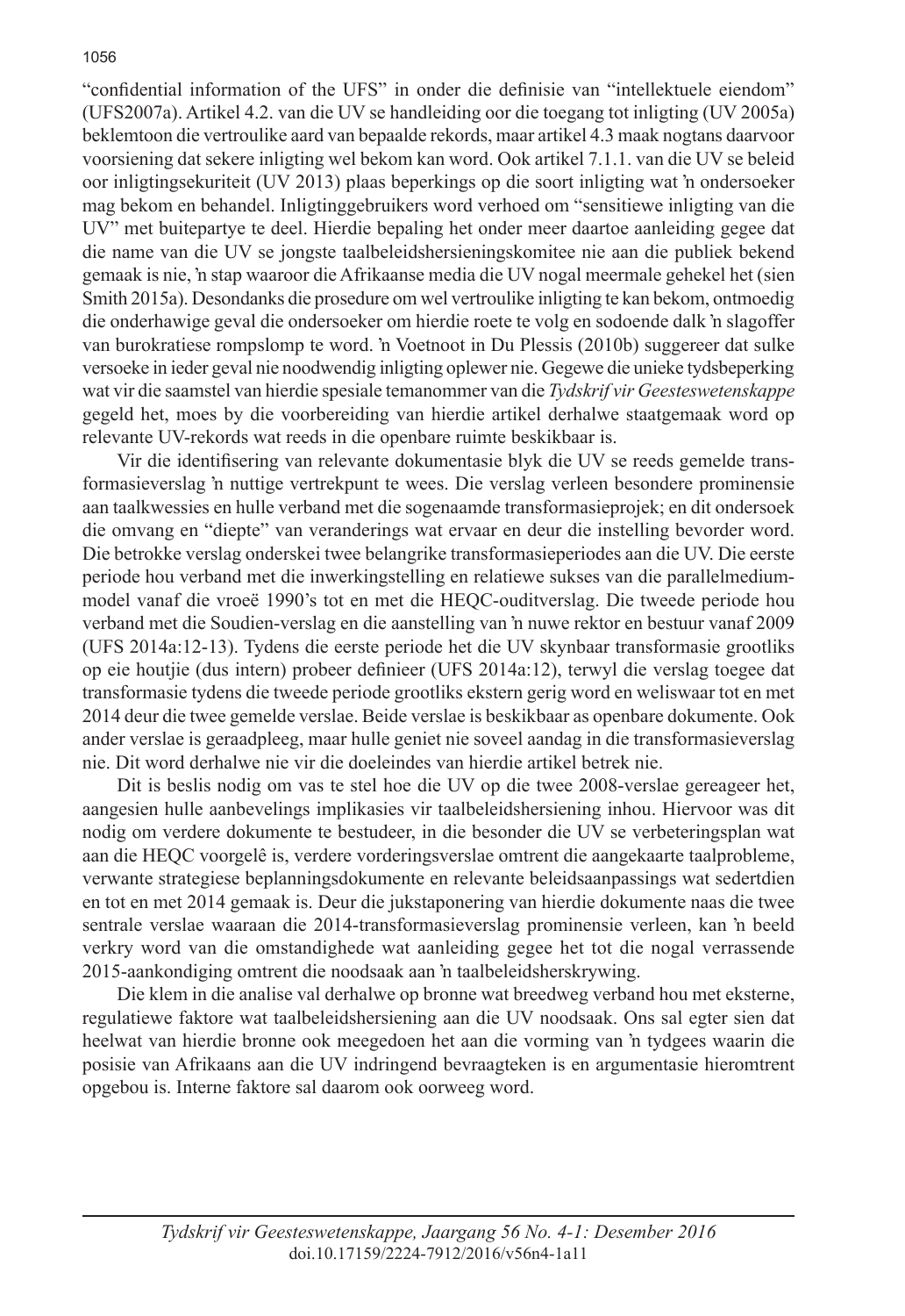# **4. REGULATIEWE FAKTORE WAT TAALBELEIDSHERSIENING KON NOODSAAK**

Die UV se (Engelstalige) transformasieverslag problematiseer vanuit die staanspoor die taalbestel wat sedert 1993 met die aanvaarding van 'n parallelmediummodel tot stand gekom het (UFS 2014a:12). Ofskoon toegegee word dat die inwerkingstelling van hierdie beleid die oorgang help bewerkstellig het van 'n primêr Afrikaansmedium, wit instelling voor 1993 na 'n parallelmedium instelling met 'n meerderheid swart studente (UFS 2014a:15), word van die nagevolge daarvan nietemin in 'n negatiewe lig gestel, hoofsaaklik na aanleiding van bevindinge van die HEQC-oudit omtrent drie onbedoelde negatiewe uitkomste van die parallelmediummodel (UFS 2014a:22):

- Die feit dat personeel se werklas verswaar word, omdat hulle kwansuis dubbel moet klasgee.
- Die feit dat eerstetaal- Afrikaanse dosente les moet gee in Engels, hulle tweedetaal. Volgens die UV se transformasieverslag bring hierdie praktyk mee dat die lesgehalte en materiaal van die Afrikaanse klas verskil van dié van die Engelse klas. Volgens die verslag skep dit emosionele en sielkundige probleme omdat personeel onseker en blootgestel voel en studente ingeloop voel.
- Die feit dat die twee taalbane skynbaar twee universiteite skep, met hoofsaaklik wit studente wat die Afrikaanse taalbaan volg en hoofsaaklik swart studente wat die Engelse taalbaan volg.

Vergelyk 'n mens nou die HEQC-ouditverslag as bron van hierdie probleme, is dit opvallend dat die transformasieverslag die HEQC se pertinente aanbevelings hieromtrent totaal verswyg en daarmee saam ook die UV se verbeteringsplan wat direk op die aanbevelings reageer en deur die HEQC aanvaar is.

Daarenteen vermeld die transformasieverslag weer geen bevindings van die Soudienverslag as sodanig nie, terwyl wel gerapporteer word dat die UV aksies onderneem het om direk op hierdie betrokke verslag se aanbevelings te reageer – presies die teenoorgestelde van hoe die HEQC se ouditverslag hanteer word.

In die lig van hierdie ietwat ongelyke hantering van twee sentrale regulatiewe instrumente, is dit belangrik om weer saaklik na te gaan wat elkeen te sê het oor taalaangeleenthede aan Kovsies.

# **a. Die HEQC-ouditverslag (2008)**

Die HEQC-ouditverslag identifiseer 'n aantal probleme omtrent die UV se parallelmediummodel:

- 1. Parallelmediumonderrig het wel daartoe bygedra dat die UV se studenteprofiel nou grootliks ooreenstem met die provinsiale en nasionale demografie, maar het nie tegelykertyd gehelp om die personeelprofiel dienooreenkomstig te verander nie (HEQC 2008:2).
- 2. Parallelmediumonderrig plaas 'n beletsel op die werwing van sogenaamde Afrikaakademici wat nie Afrikaans beheers nie en wat slegs modules in Engels kan aanbied, en het gevolglik 'n negatiewe uitwerking op die instellings se diensbillikheidteikens (HEQC 2008:3).
- 3. Parallelmediumonderrig verdeel die studentebevolking op 'n rassebasis, aangesien wit studente hoofsaaklik Afrikaanse lesings volg en swart studente hoofsaaklik Engelse lesings (HEQC 2008:3).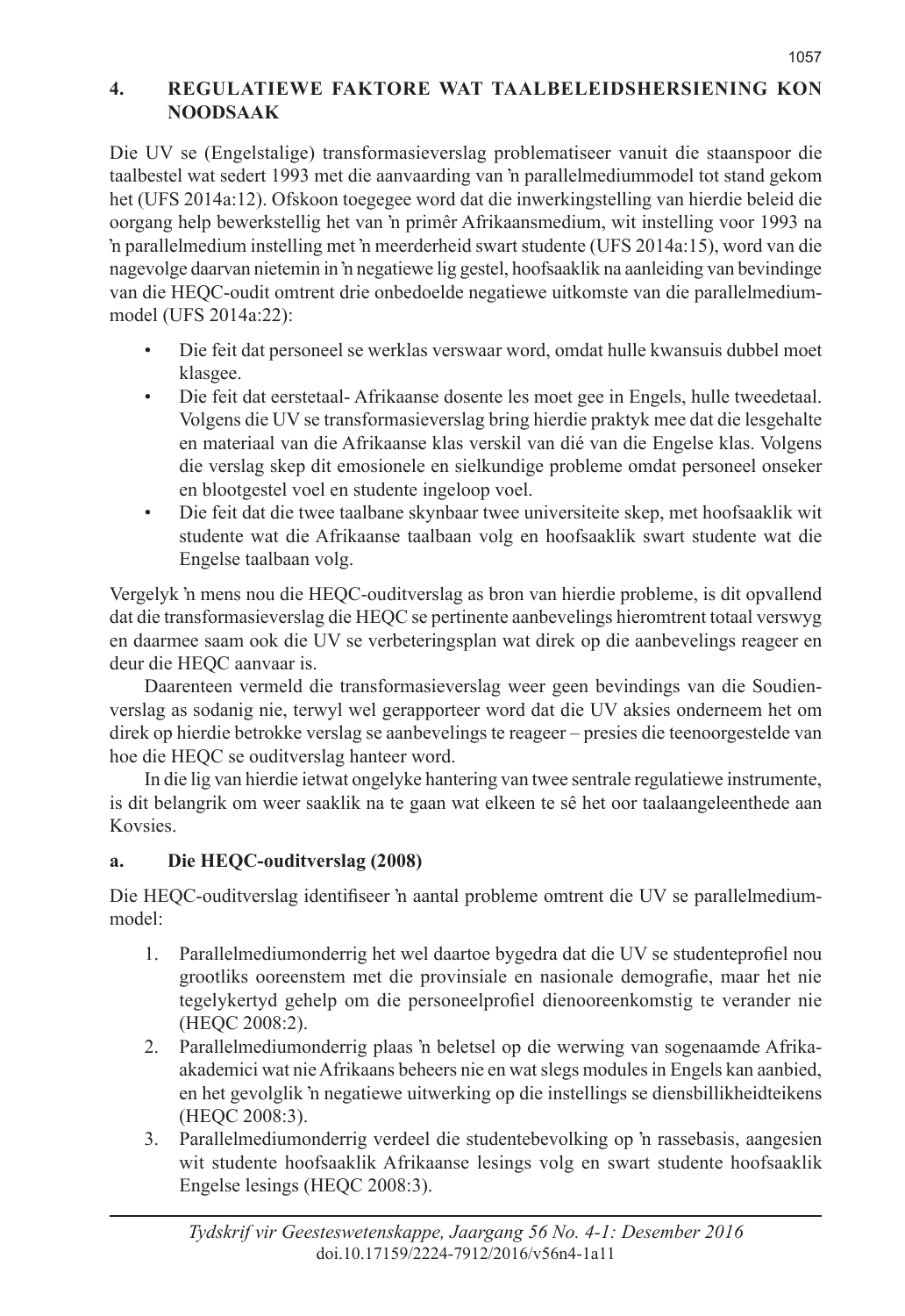- 4. Die vraag onstaan of die instelling voldoende ondersoek instel na die implementering van die taalbeleid ten einde die omvang van hierdie probleme en die risiko daaraan verbonde te bepaal, onder meer ook op die sosiale aspekte van studentwees (HEQC 2008:3).
- 5. Die vraag ontstaan ook of die instelling voldoende bewus is van die langtermynfinansiële volhoubaarheid van die voorsiening van 'n uitgebreide aantal modules en van die onbedoelde gevolge hiervan vir die akademiese kultuur (HEQC 2008:6).
- 6. Die instel van 'n Engelsmedium onderrigbeen sonder om voorsiening te maak vir Afrikaanstalige dosente om hulle taalvaardighede te verbeter, benadeel die gehalte van onderrig en leer asook hulle akademiese ervaring vir die meerderheid studente (HEQC 2008:8).
- 7. Die taalbeleid verswaar die werkslas van permanente personeel (HEQC 2008:13).
- 8. Probleme bestaan by die implementering van maatreëls om personeel se taalvaardighede in Engels te verbeter ten einde te verseker dat die voorsiening van Afrikaans- en Engelsmediummodules gelykwaardig is (HEQC 2008:13).
- 9. Die gebrekkige vertaling van eksamenvraestelle bring mee dat die Engelse en Afrikaanse weergawes van vraestelle vir dieselfde module verskil. Die HEQC waarsku pertinent dat hierdie soort diskrepansies verreikende gevolge kan inhou binne 'n omgewing waar swart studente reeds onder die indruk verkeer dat Afrikaanse studente deur klasskedules (Afrikaanse lesings hoofsaaklik gedurende die dag) bevoordeel word (HEQC 2008:14).
- 10. Die taalbeleid word inkonsekwent op nagraadse vlak gevolg en hou nadelige gevolge in vir die instelling se dubbele strewe om nagraadse inskrywings te verhoog en te internasionaliseer (HEQC 2008:19).

Gevolglik maak die HEQC die volgende konkrete aanbevelings – hoewel die UV se transformasieverslag verkies om hierdie aspekte te verswyg:

- 1. Aanbeveling 2:
	- a. Dat die UV ondersoek instel na die mate waartoe die instelling se transformasiestrategie en gekose taalbeleid mekaar ondersteun
	- b. Dat voldoende wyses verken sal word waarop praktyke hanteer kan word wat die instelling se oorhoofse oogmerke (soos om 'n meertalige en multikulturele instelling te word) kan ondermyn (HEQC 2008:4)
- 2. Aanbeveling 6:
	- a. Dat meganismes ontwikkel sal word om die invloed van taalvaardigheid en ander faktore op studente se leerervaring vas te stel en om te bepaal hoe sulke vraagstukke onderriggehalte beïnvloed (HEQC 2008:8).
- 3. Aanbeveling 12:
	- a. Dat die instelling so 'n toepaslik as moontlike strategie sal oorweeg om personeel se taalvaardighede in die twee onderrigtale te verryk, maar veral in Engels, ten einde interaksie binne die klassituasie te verbeter en effektiwiteit van onderrig en leer te verseker (HEQC 2008:13).
- 4. Aanbeveling 13:
	- a. Dat die instelling sal toesien dat voldoende gehaltebeheermeganismes daargestel word om die taalbeleid op die terrein van assessering te kan implementeer ten einde konsekwentheid, regverdigheid en vergelykbaarheid tussen Afrikaanse en Engelse assessering binne dieselfde module te verseker (HEQC 2008:14).

#### 1058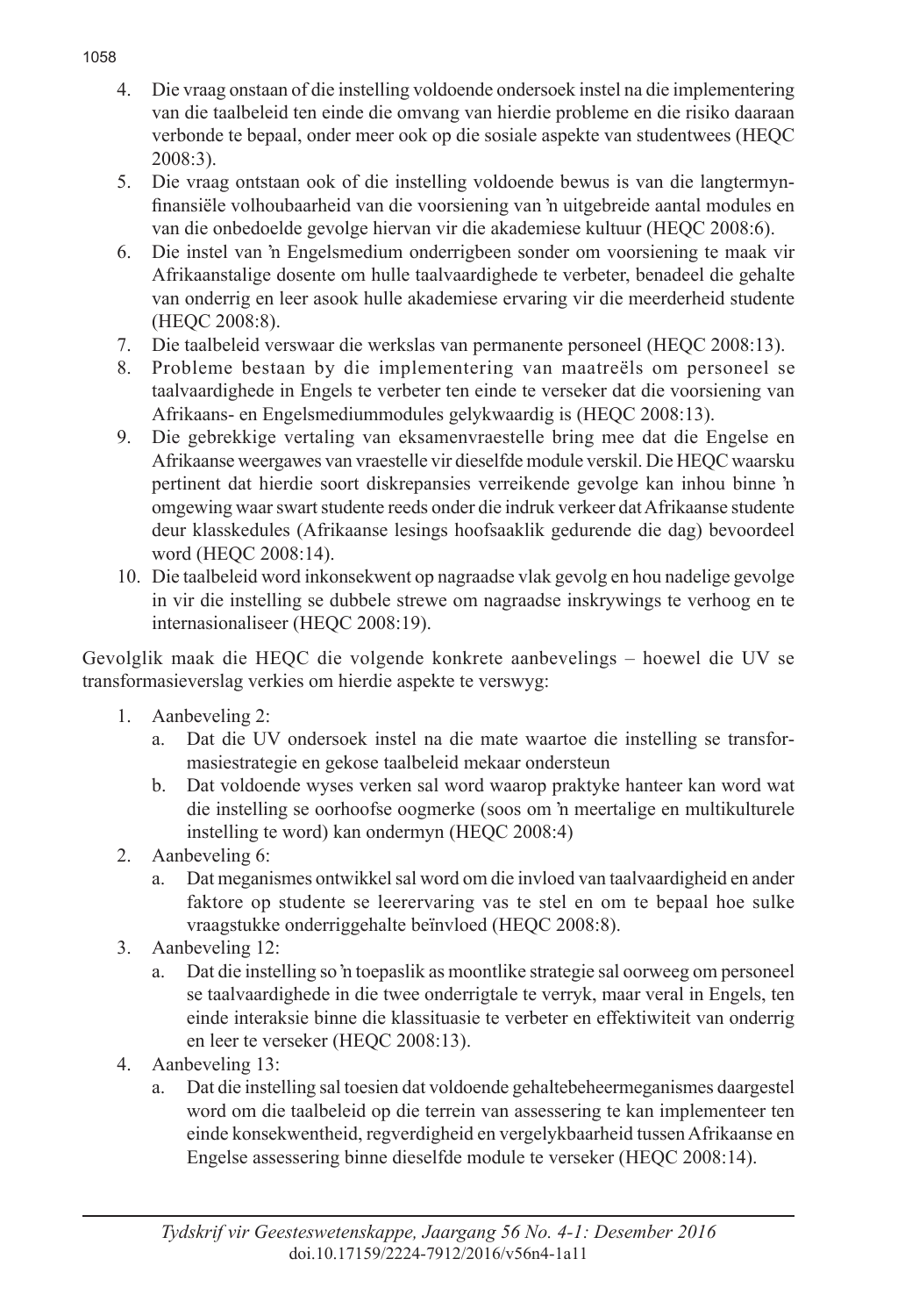Dit is opvallend dat die HEQC-ouditverslag nie *per se* die parallelmediumbeleid van die UV as problematies uitsonder nie. Inteendeel, die aanbevelings het die verbetering van die stelsel in gedagte en wil veral gelykheid in onderriggehalte vir alle studente verseker. Die probleme wat geïdentifiseer word, hou meestal verband met die onbedoelde gevolge van die beleid, met gebreke by die implementering daarvan en met onvoldoende monitering. Daarom vereis die aanbevelings nêrens 'n grondige beleidshersiening nie maar beslis regstellings wat betref die **bestuur** van die beleid. Ook vra die aanbevelings vir verdere ondersoek na die uitwerking van die beleid. Oor die taal van administrasie, 'n tweede kardinale taalgebruiksdomein aan die UV, maak die HEQC geen uitspraak nie.

## **b. Die Soudien-verslag (2008)**

Die verslag van die ministeriële komitee (op 28 Maart 2008 deur die destydse minister van onderwys byeengeroep – MoE 2008), wat gedurende April 2009 bekendgestel is (Hesa 2010:4), spring weg met 'n verwysing na die sogenaamde Reitz-video en stel in die lig van die oorweldigende openbare reaksie daarop die vraag in sterk taal hoe so 'n hoogs onsensitiewe gebeurtenis ná 1994 kon plaasvind (Ministerial Committee 2008:23). Die komitee baseer sy ondersoek na diskriminasie aan tersiêre instellings primêr op 'n kombinasie van dokumentêre analise en interaksie met 'n verskeidenheid belanghebbendes. Dit is opvallend dat die sogenaamde taalvraagstuk deurlopend voorkom en dat 'n hele aantal aanbevelings hieromtrent gemaak word.

 Die ministeriële komitee kom tot die gevolgtrekking dat hoëronderwysinstellings hulleself grootliks in 'n onstabiele situasie bevind en dat transformasie 'n kritieke faktor is wat hulle sukses oor die lang termyn gaan bepaal. Ofskoon instellings wel hieromtrent 'n verskeidenheid beleidsresponse daargestel het, bevind die komitee dat daar nogtans beleidsgapings voorkom en dat ontevredenheid oor verskeie aspekte bestaan wat verdere beleidsingrepe verg (Ministerial Committee 2008:115-6). Een van die sentrale gevolgtrekkings waartoe die komitee kom, is dat die gevoel onder swart mense voortleef dat hulle steeds net geduld word. Verskeie vorms van diskriminasie kom na hulle mening steeds voor. Dit sluit in vorme van koverte diskriminasie wat veroorsaak word deur "the use of specific forms of language and the actual languages being used" (Ministerial Committee 2008:117). Voorbeelde van laasgenoemde is die feit dat heelwat instellings meertalige beleide aanvaar het, maar meertaligheid nogtans nie geïnstitusionaliseer het nie, soos gesien kan word in gevalle waar Afrikaans by vergaderings gebruik word, terwyl sommige deelnemers glad nie die taal verstaan nie (die praktyk van tolking word verswyg). Ook beheers heelwat studente die dominante onderrigtaal (dit wil sê, Engels) nie voldoende om akademiese sukses te kan behaal nie (Ministerial Committee 2008:101).

 In die geval van die UV wys die verslag spesifiek probleme omtrent die parallelmediumbeleid uit. Skynbaar beleef swart studente die Engelse onderrigbaan as diskriminerend vanweë die ongemaklike skedulering van die Engelstalige lesings (iets wat die UV wel betwis het) en vanweë die praktyk van tolking wat skynbaar soms die persepsie skep dat Afrikaanse studente bevoordeel word (Ministerial Committee 2008:97). Die komitee som die taalbeleiddilemma aan die UV op met 'n aanhaling uit 'n onderhoud met enkele geselekteerde UV-personeellede:

The language policy is the main obstacle to transformation because it divides the students ... (Ministerial Committee 2008:98).

Vervolgens maak die komitee met betrekking tot sy taalbevindinge die volgende aanbevelings:

(iv) The Minister should initiate a broad review of the obstacles hindering the implementation of effective language policies and practices, including a study of the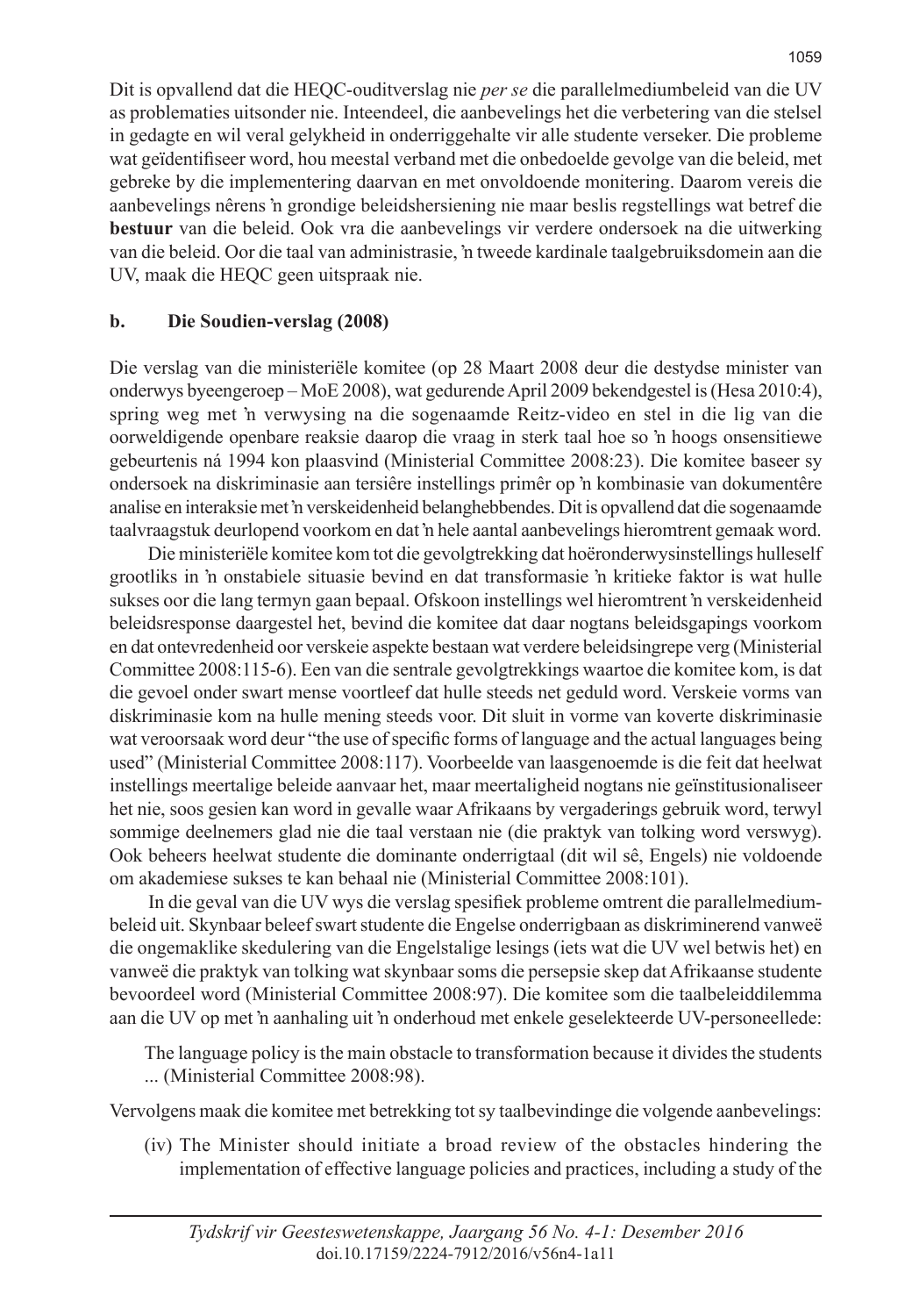application of equitable language policies and practices in other multicultural countries. (Internasionale studies, ook op ons vasteland, oor die taalpraktyk aan tweetalige universiteite sou in hierdie opsig van groot nut kon wees – sien Veronesi & Nickenig 2009.)

- (v) The Minister should establish a mechanism to monitor the application of language policies and practices.
- (vi) The Minister should request institutions, as part of the institutional planning process, to indicate how they intend to give effect to their commitment to multilingualism and, in particular, the development of African languages as academic languages and as languages of communication, including time frames for implementation (Ministerial Committee 2008:102).

Dit is opmerklik dat, soos in die geval van die HEQC-ouditverslag, die Soudien-verslag nie met betrekking tot parallelmediumonderrig as sodanig en die UV in die besonder enige aanbevelings maak nie. Die klem val weer eens op taalbeleids**implementering** aan die kant van verskeie instellings en op taalbeleids**monitering** aan die kant van die Minister van Hoëronderwys en Opleiding (hierna: die Minister). Verdere ondersoek na effektiewe taalbeleidsimplementering, die daarstel van 'n taalbeleidsmoniteringsmeganisme en 'n verbintenis tot die uitbou (verdere institusionalisering) van meertaligheid tot voordeel van die Bantoetale (Afrikatale uitgesonder Afrikaans) word vereis.

Ofskoon die ministeriële komitee elders in die verslag wel ander beleidshersienings vereis, onder meer wat betref universiteite se kurrikula, oor die grootte en samestelling van universiteitsrade asook oor institusionele forums (Ministerial Committee 2008:102,114,118), word taalbeleidshersienings as sodanig nie vereis nie. Nietemin impliseer die drie geïdentifiseerde taalprobleemareas aan Suid-Afrikaanse tersiêre kampusse dat daar leemtes bestaan by taalbeleidsimplementering wat uiteindelik tog op hersienings sou kon uitloop. Die wesenlike probleemareas wat die Soudien-verslag uitwys en wat indringende aandag verg, is die taalprobleme van studente wat nie Engels-eerstetaalsprekers is nie (met ander woorde die meerderheid studente), die skynbaar diskriminerende aard van parallelmediumonderrig en die gebrekkige institusionalisering van meertaligheid en die Bantoetale as universiteitstale.

Die ooreenkomste tussen dit wat die twee 2008-verslae as problematies omtrent spesifiek die UV se taalbeleid bevind, is opvallend. In werklikheid lê beide ondersoeke die vinger op die achilleshiel van universiteitsbeleid oor die algemeen, naamlik gebrekkige evaluering, implementering en monitering (sien Freeman 2012b). Hierdie aksent kom opmerklik nie voor in die UV se transformasieverslag nie. Juis ter wille van perspektief is dit noodsaaklik om na te gaan hoe die UV verder met die betrokke twee verslae omgegaan het.

# **c. Die nawerking van die HEQC- en Soudien-verslae**

In die geval van die HEQC-ouditverslag het die UV (soos prosedureel vereis) gedurende Oktober 2008 'n verbeteringsplan ingedien. Hierdie plan is skynbaar eers 'n jaar na indiening by die HEQC ter tafel geneem (UFS 2009:136). Gedurende Mei 2010 het die UV reeds 'n eerste vorderingsverslag met betrekking tot die verbeteringsplan by die HEQC ingedien. Hierdie verslag (wat ongelukkig nie as openbare dokument beskikbaar is nie) is skynbaar positief ontvang (UFS 2010:66). 'n Ingrypende taalbeleidshersiening het nie deel gevorm van die verbeteringsplan nie.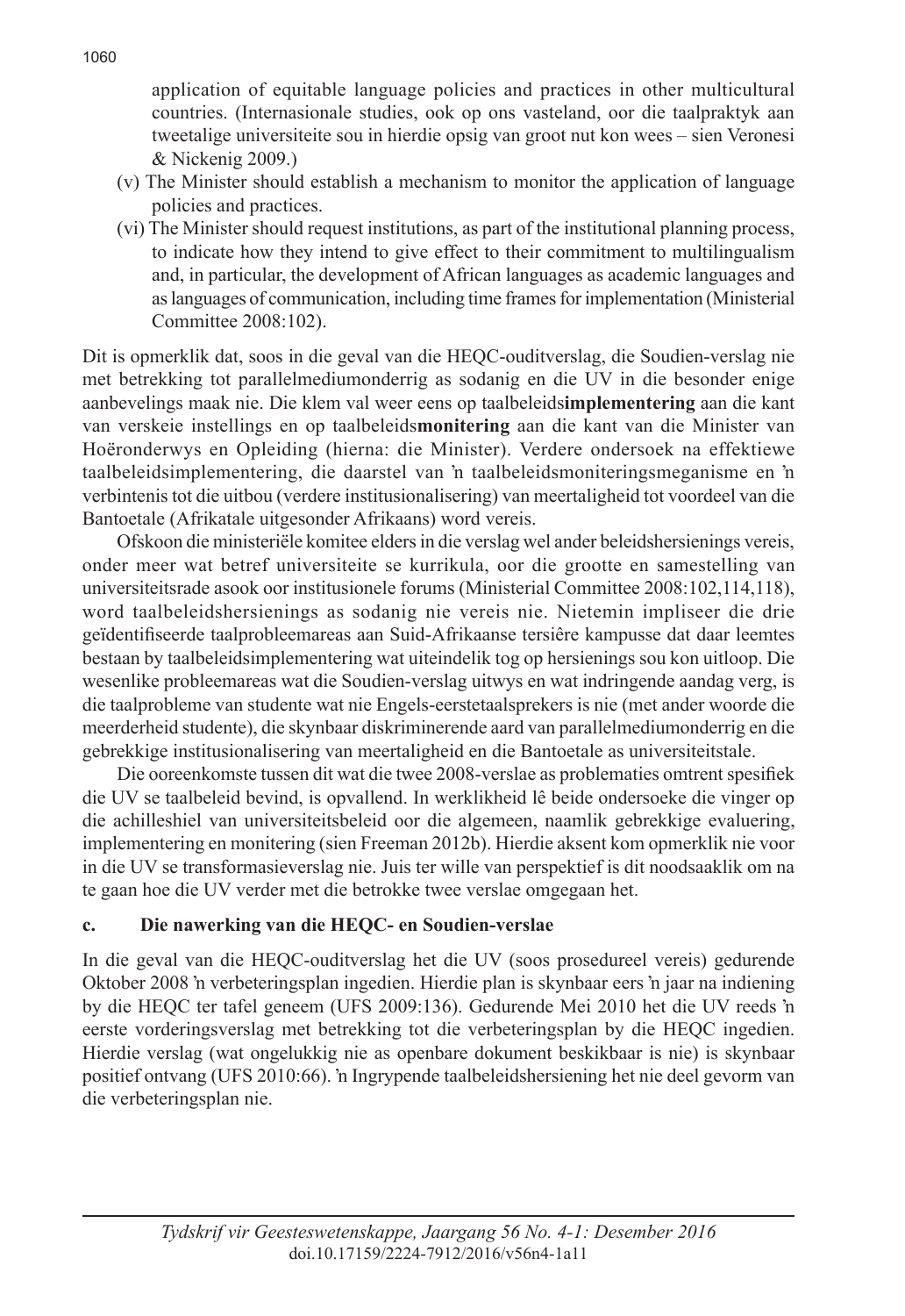#### **d. Respons op die HEQC-ouditverslag**

Die UV se institusionele verbeteringsplan (UFS 2008:59) bestaan uit twee dele. Die eerste bevat die instelling se amptelike respons op die probleme wat die HEQC-ouditverslag uitgewys het, terwyl die tweede beoogde transformasieprojekte bevat wat hieruit voortvloei. Dit sluit verskeie taalprojekte in. As gevolg van 'n ruimtebeperking kan ongelukkig nie hierby stilgestaan word nie en word volstaan met 'n bevestiging dat 'n gepaste taalprojek vir elke aanbeveling opgerig is om op institusionele vlak aandag aan die geïdentifiseerde probleme te gee. Hierdie verbeteringsplan word volgens die UV se 2008-jaarverslag (UFS 2008:106) geïntegreer by die UV se strategiese plan vir 2006–2008 asook by sy transformasieplan vir 2007–2010. Die UV se 2009-jaarverslag (UFS 2009:150) bevat 'n besprekingspunt oor 'n nuwe strategiese plan vir 2009–2012, waaronder 'n vorderingsverslag aan die UV-raad met betrekking tot die strategiese plan vir 2006–2008 en die transformasieplan vir 2007–2010 en dus by implikasie ook met betrekking tot die verbeteringsplan.

Afgesien van die integrasie van die verbeteringsplan by die UV se strategiese planne, reflekteer ook ander planne die uitwerking van die HEQC-aanbevelings. Só byvoorbeeld maak die UV se onderrig- en leerplan vir 2009–2012 voorsiening vir onder meer die ontwikkeling van 'n reeks bemagtigende kursusse wat rekening hou met die ontwikkeling van taalvaardigheid asook met die daarstel van 'n tutoriale stelsel vir alle studente oor kulturele grense heen. 'n Opname word ook beoog ten einde die uitwerking van die taalbeleid op studenteleer te bepaal (UFS 2009:157ff.).

Op 1 Julie 2009 neem Jonathan Jansen die leisels oor as nuwe rektor van die UV (UFS 2009:138). 'n Nuwe era met nuwe strategiese prioriteite word ingelui, en ná die UV se 2010-jaarverslag (UFS 2010:65) word daar nie weer van die HEQC-ouditverslag gehoor nie, tot en met die oprakeling van die geïdentifiseerde probleme met die UV se taalbeleid in die 2014-transformasieverslag.

# **e. Die nawerking van die Soudien-verslag**

Prosedureel word daar nie 'n formele respons van die UV vereis na die ontvangs van die Soudien-verslag nie. Nietemin reageer die UV se verbeteringsplan, asook verdere intervensies wat volg, grootliks op die implementeringsprobleme wat uitgewys word. Voorts vorm die UV uiteraard deel van verdere inisiatiewe wat die Minister na aanleiding van die verslag op die been gebring het, soos hieronder uitgewys sal word. Dit sal duidelik word dat die Soudienverslag se invloed op die nasionale diskoers oor transformasie aan tersiêre instellings deurslaggewend was en dat die UV nie hieraan kon ontsnap nie.

Ofskoon dit nie in die UV se transformasieverslag vermeld word nie, moet daar beslis kennis geneem word van Higher Education South Africa (Hesa) – in Julie 2015 herkonstitueer as Universities South Africa (Universities South Africa, 2016) – se sektorrespons van Maart 2010. Hierdie dokument verteenwoordig 'n omvattende gesamentlike respons deur hoëronderwysinstellings op die Soudien-verslag (Hesa 2010). Veral hoofstuk 9 van Hesa se respons, wat handel oor praktyke vir die bevordering van transformasie, het betrekking. Die hoofstuk bevat 'n opsomming oor die hoëronderwysinstellings se relevante aksies en programme. Hierdie intervensies word onder tien hofies georganiseer. Een daarvan handel oor taalaksies en programme.

Hieruit blyk dat die hoëronderwyssektor hom nie blind staar teen die problematiek van parallel- en dubbelmediumonderwysmodelle en die nadele wat hierdie modelle soms mag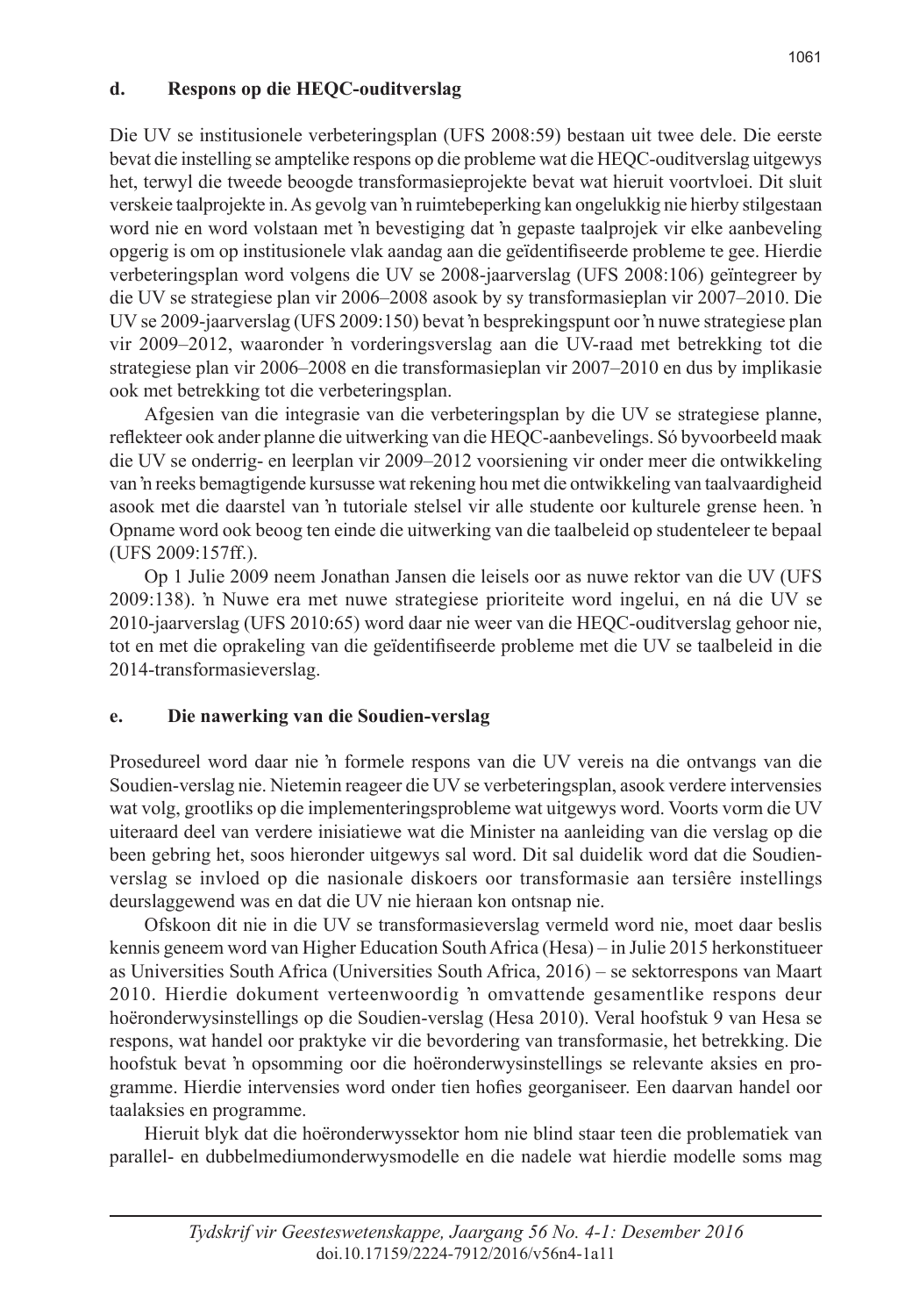inhou nie. Daarom erken die sektor die eietydse debatvoering oor die onderwerp, maar verkies nietemin om nie met simplistiese oplossings vorendag te kom nie. In plaas daarvan om eenvoudig voorheen gemarginaliseerde tale as bykomende onderrigtale toe te voeg of om histories dominante tale goedsmoeds te vervang, aanvaar die sektor eerder die uitdaging om inklusiewe, meertalige omgewings te skep en meertaligheid as bate "te omarm" (Hesa 2010:30). Wat onmiddellike inisiatiewe hieromtrent betref, word daar klem gelê op twee aspekte wat aandag aan hoëronderwysinstellings geniet: enersyds word gefokus op die rol van die Bantoetale – onder meer as tale van administrasie en bemarking en as onderrigmedia, deur middel van glossaria en vertalings in hierdie tale en in die vorm van kommunikasiekursusse vir personeel; en andersyds word gefokus op hulpverlening met betrekking tot Engels, deur middel van addisionele taalkursusse of binne verlengde programme (Hesa 2010:42).

Een van die vernaamste strukturele gevolge van die Soudien-verslag is die oprigting van die ministeriële transformasie-oorsigkomitee vir hoër onderwys, 'n struktuur waarna die UV se transformasieverslag wel verwys. Op 10 April 2013 kondig die Minister deur middel van 'n kennisgewing in die *Staatskoerant* amptelik die oprigting van die Ministerial Oversight Committee on Transformation in the South African Public Universities aan. Sy aankondiging vloei direk voort uit een van die aanbevelings van die Soudien-verslag hierbo vermeld. Onder die negetal opdragte wat die Oorsigkomitee van die Minister ontvang, is die verpligting om 'n jaarlikse verslag bekend te stel oor die beleide en praktyke wat 'n uitwerking mag hê op transformasie aan universiteite. André Keet, direkteur van die UV se Instituut vir Versoening en Sosiale Geregtigheid (hierna: die Instituut) en later die spesiale adviseur rakende die transformasie van die UV-topbestuur, word as een van die sewe lede van die komitee aangewys.

Nog 'n belangrike en verbandhoudende nasionale inisiatief is die instel van 'n hoëronderwysberaad oor transformasie. Volgens die beraad se eie webtuiste (DHET 2015a) is twee sulke geleenthede reeds aangebied: die eerste (die "Stakeholder Summit on Higher Education Transformation") vanaf 22–23 April 2010 by die Kaapse Skiereiland Universiteit van Tegnologie (DHET 2015b) en die tweede (die "Second National Higher Education Transformation Summit") vanaf 15–17 Oktober 2015 by die International Convention Centre, Durban (DHET 2015c). Afgevaardigdes het na afloop van die eerste beraad aanbeveel dat die byeenkoms 'n permanente instelling word.

By die 2010-beraad word heelwat besprekingstyd gewy aan die posisie van die Bantoetale. Daar word besluit dat hoëronderwysinstellings moet bydra tot die ontwikkeling en institusionalisering van hierdie tale as akademiese tale en dat dit selfs oorweeg kan word om hierdie tale verpligtend te maak op eerstejaarsvlak (DHET 2010:24-5). Taalkwessies het in verhouding minder bespreking by die 2015-beraad ontlok. Die verslag oor hierdie beraad bevat 'n algemene verwysing na taalpraktyke aan universiteite wat 'n hindernis skep vir effektiewe onderrig en leer (DHET 2015d:2). Dit is 'n kwessie wat voortvloei uit onder meer die Oorsigkomitee se bydrae tot die beraad, waarin die problematiek omtrent die institusionele kultuur van Suid-Afrikaanse universiteite asook heelwat studente se ontevredenheid oor taalbeleid ter sprake kom (DHET 2015e).

Uit die voorafgaande blyk dat die Soudien-verslag betekenisvol daartoe bygedra het dat transformasie aan universiteite 'n allesoorheersende diskoers geword het. Die verslag en sy nawerking het inderdaad help skep aan 'n *Zeitgeist* wat dit bemoeilik om sober gesprekke te kan voer oor taalmodelle aan universiteite wat voorsiening maak vir Afrikaans as addisionele voertaal. Debatte oor taalvraagstukke aan tersiêre instellings sal voortaan langs die kontoere van die breër transformasiediskoers loop.

#### 1062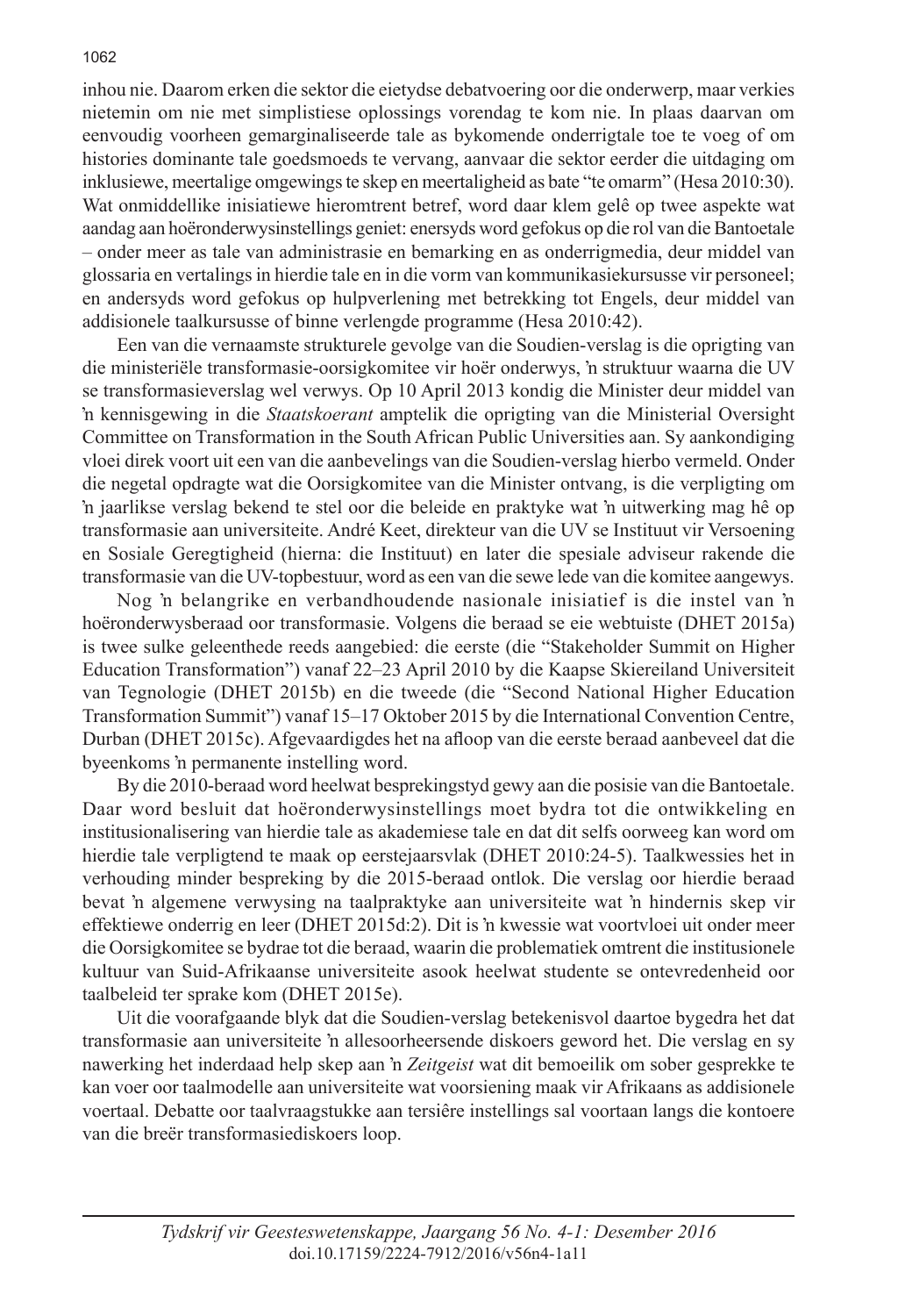# **5. TAALBELEIDSHERSIENING AAN DIE UV**

Die vraag is nou tot watter mate die behandelde faktore die taalbeleidshersiening aan die UV beïnvloed het. Voor die drastiese hersieningsproses van 2015 is daar sprake van ten minste twee ander formele pogings, een in 2010 en een in 2012. Aangesien die 2003-beleid desondanks onveranderd gebly het, moet 'n mens wat laasgenoemde twee oefeninge betref, eerder praat van 'n wysiging in beleidsimplementering. Volledigheidshalwe sal beide nietemin saaklik behandel word.

# **a. Die 2010-taalbeleidshersiening**

Oor die UV se 2010-taalbeleidshersiening is bitter min in die openbare domein bekend. Du Plessis (2015:11) maak melding van 'n taalbeleidshersieningsdokument wat skynbaar op 19 Oktober 2010 by 'n senaatsvergadering behandel is, maar wat as gevolg van die vertroulikheid daarvan nie in nadere besonderhede bekendgemaak kan word nie. Daar is skynbaar besluit dat veeltaligheid 'n beleidsbeginsel sal bly, en Afrikaans en Engels se posisie as hooftale voorlopig onveranderd sal bly, maar dat die negatiewe aspekte van die taalbeleid "dringend" onder die loep geneem sal word en dat die taalvaardigheid van studente en dosente uitgebou moet word. As sodanig reflekteer die besluit dit wat die instelling reeds grootliks in sy verbeteringsverslag bekendgemaak het.

Twee voorbeelde van belangrike taalverwante besluite hierna suggereer dat die 2010-hersiening 'n meer pragmatiese toepassing van die taalbeleid tot gevolg gehad het, soos die rektor inderdaad tydens die 29ste D.F. Malherbe-gedenklesing laat deurskemer het (Jansen 2010). Dit sluit 'n veranderde rol vir Engels aan die UV in.

'n Eerste voorbeeld van hierdie veranderde aksente is die nuwe drietalige handelsmerkidentiteit wat die UV teen die einde van 2010 bekendmaak (Steyn 2010). Opvallend omtrent die nuwe handelsmerkargitektuur (UV 2015e) is sy veranderde taalhiërargie: Afrikaans (vroeër in die prominente posisie) word afgegradeer na die "tweede posisie" en Engels opgegradeer. Suid-Sotho word (slegs) in die volteks in die derde posisie vertoon, maar die oorhoofse akroniem (UFS/UV) bly tweetalig. Ofskoon al hierdie handelsmerkreëlings breedweg in ooreenstemming is met die 2003-taalbeleid, verteenwoordig dit wel 'n hervertolking van die beleid en 'n gewysigde toepassing.

'n Tweede voorbeeld is die UV se wysiging van sy koshuistoelatingsbeleid. Die beleid van 8 Junie 2007 (UFS 2007b) spesifiseer in besonderhede 'n aantal meganismes om taal- en kulturele diversiteit binne koshuisverband te hanteer, onder meer deur voorsiening vir taalfasilitering oor die algemeen en 'n tolkdiens in die besonder. Die nuwe beleid van 19 Julie 2011, daarenteen, is verbind tot "essensiële en voldoende meertaligheid" (voorheen "wesenlike en voldoende meertaligheid") en doen heeltemal weg met hierdie taalreëlings (UFS 2011a).

Dit val op dat die UV se 2010-jaarverslag (UFS 2010) nie sodanige taalbeleidsverwikkelinge rapporteer nie; so ook nie die 2011-jaarverslag (UFS 2011b) nie.

# **b. Die 2012-taalbeleidshersiening**

Dit is besonder insiggewend dat die UV se 2012-geïntegreerde jaarverslag rapporteer dat 'n "taalbeleidswysiging" gedurende die verslagjaar reeds op dreef gekom het (UFS 2012b:12). Ons kom meer hieromtrent te wete in die UV se strategiese plan vir 2012–2016 waar die "institusionele taalbeleid" ter sprake kom. Dit is betekenisvol dat die bestaande taalbeleid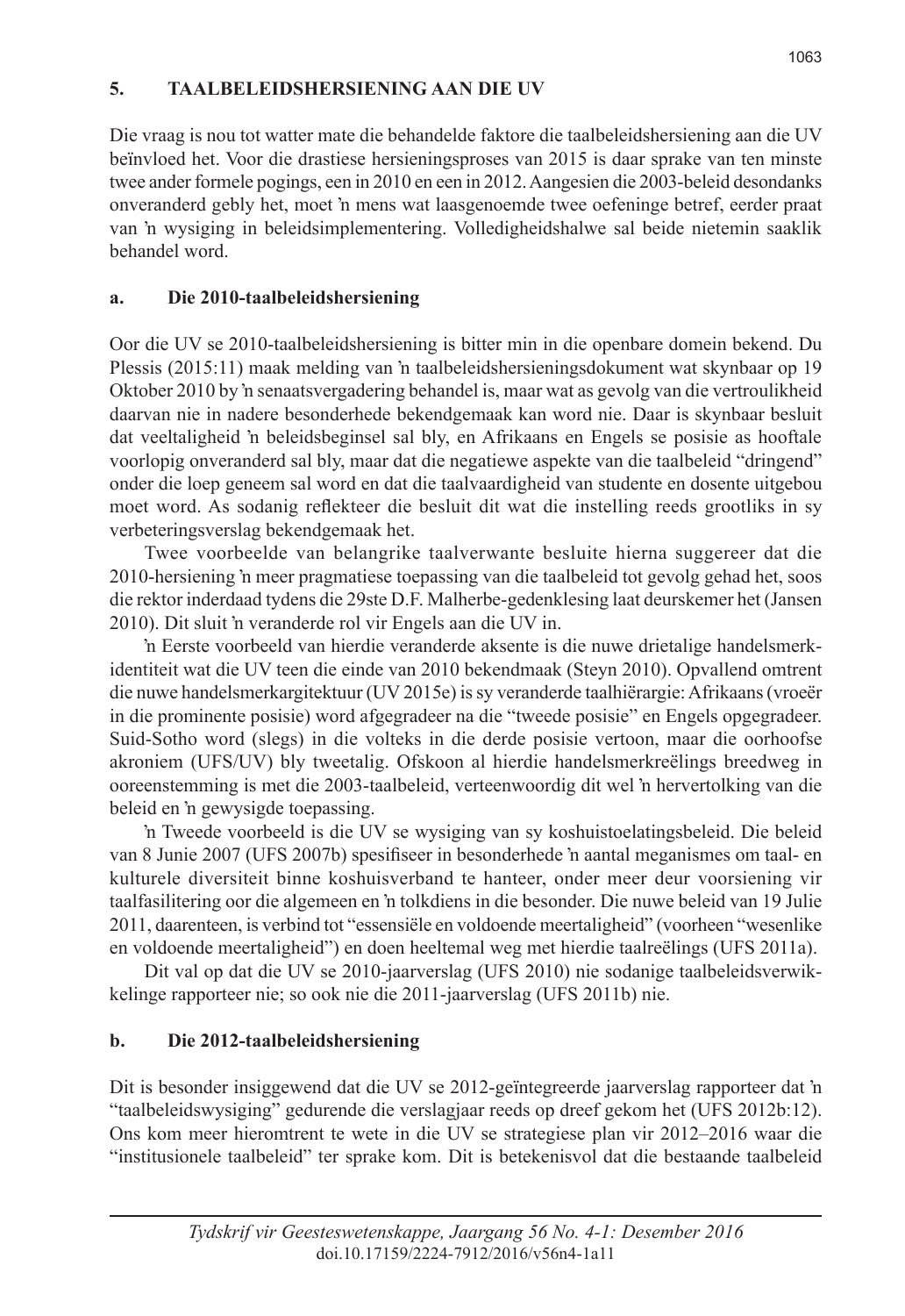bevestig word, waarin beklemtoon word dat Afrikaans nog altyd 'n belangrike rol op kampus gespeel het en dit benadruk word dat dit 'n voertaal bly, ten spyte van 'n vroeëre verwysing in die plan na die bykomende "taallas" wat parallelmedium meebring as gevolg van die "inherente duplikasie" (UFS 2012b:13). 'n Verrassende wending in die betrokke afdeling van die strategiese plan is drie betekenisvolle hervertolkings van die toepassing van die bestaande taalbeleid se afdeling 3.1, wat handel oor die taal van onderrig (sien (UV-Raad 2003).

Eerstens word benadruk dat die Raad parallelmediumonderrig in Afrikaans en Engels aanvaar het, maar dit word gekwalifiseer met die betekenisvolle frase "wherever practically possible" (UFS 2012b:36). Hierdie kwalifikasie impliseer 'n wesenlike hervertolking van die bestaande beleid wat amptelike goedkeuring vir sodanige afwykings vereis. Tweedens word voorsien dat Sotho as onderrigtaal ontwikkel en moontlik op die vlak van studieklasse, selfstudieopdragte en buitekurrikulêre betrokkenheid gebruik sal word. Ofskoon die bestaande beleid in beginsel hiervoor voorsiening maak, verkonkretiseer die strategiese plan hierdie aspek van die 2003-beleid. Derdens word voorsien dat bepaalde voorgraadse programme dit kan oorweeg om kursusse vir eerste- en tweedejaars "in al drie dominante Vrystaatse tale" aan te bied – dit is weer eens 'n afwyking van die bestaande beleid. Besonder betekenisvol omtrent laasgenoemde "wysiging" is die insluiting van 'n pedagogies gegronde motivering dat so 'n stap kognitiewe voordeel sal verleen "aan 'n menigte nuwe studente", wetende dat grondige leer in die primêre taal plaasvind (UFS 2012b:36-7).

Die evolusie van die UV se billike-indiensnemingsplan sedert 2007 demonstreer hoe die 2012-"hersiening" verder vertolk is. Drie opeenvolgende planne beklemtoon dat die UV 'n taalbeleid aanvaar het wat taaldiversiteit en multikulturalisme "onderskryf" (in die 2013-plan en in die 2010-plan word die term "bevorder" gebruik; en "omhels" in die 2007-plan) maar die 2013-plan kwalifiseer die betrokke maatreël met die volgende betekenisvolle toevoeging:

Alhoewel taal 'n instrument ter ondersteuning van inklusiwiteit behoort te wees, het dit in baie gevalle 'n hindernis geword. **In sodanige gevalle is die mees uitvoerbare opsie om Engels te gebruik** (UV 2013:32 – eie beklemtoning).

Wesenlik kom laasgenoemde neer op 'n wysiging aan die bestaande taalbeleid. Nietemin vermeld die UV se 2013-geïntegreerde verslag (UFS 2013) niks verder oor sodanige hervertolking of die uitwerking daarvan nie. Die 2014-geïntegreerde verslag beklemtoon die sukses wat behaal word met taalontwikkeling in beide Afrikaans en Engels (UFS 2014b), maar vermeld ook niks omtrent die 2012-"hersiening" nie. Desondanks dui hierdie dokument daarop dat daar voortgebou word op die meer pragmatiese rigting wat in 2010 ingeslaan is en op die groter aanwending van Engels.

#### **c. Die 2015-taalbeleidshersiening**

'n Mens kry op basis van die voorafgaande die indruk dat daar teen die einde van 2014 nie werklik 'n dringende ongerustheid op die Kovsie-kampus bestaan het oor die taalbeleidsvraagstukke wat sedert 2008 aanhangig gemaak is nie. In ieder geval, die 2014-transformasieverslag is die eerste openbare dokument wat die 2008-kwessies weer aan die orde gestel het.

In die UV se strategiese plan vir 2012–2016 word pertinent genoem dat dit die "eerste" onder die nuwe rektor se leierskap is (UFS 2012a:12). Hierdie nuwe plan staan op twee sentrale bene, te wete die sogenaamde Akademiese projek (studenteprestasie, prestasie van akademici, akademiese onderskeiding, akademiese kampuskultuur) en die Menseprojek (teenwerk van vooroordeel, die kultuur van insluiting, openheid oor billikheid en toegang, en gemeenskapsdiensbetrokkenheid). Beide word ondersteun deur 'n steundienstebasis (akademiese effektiwiteit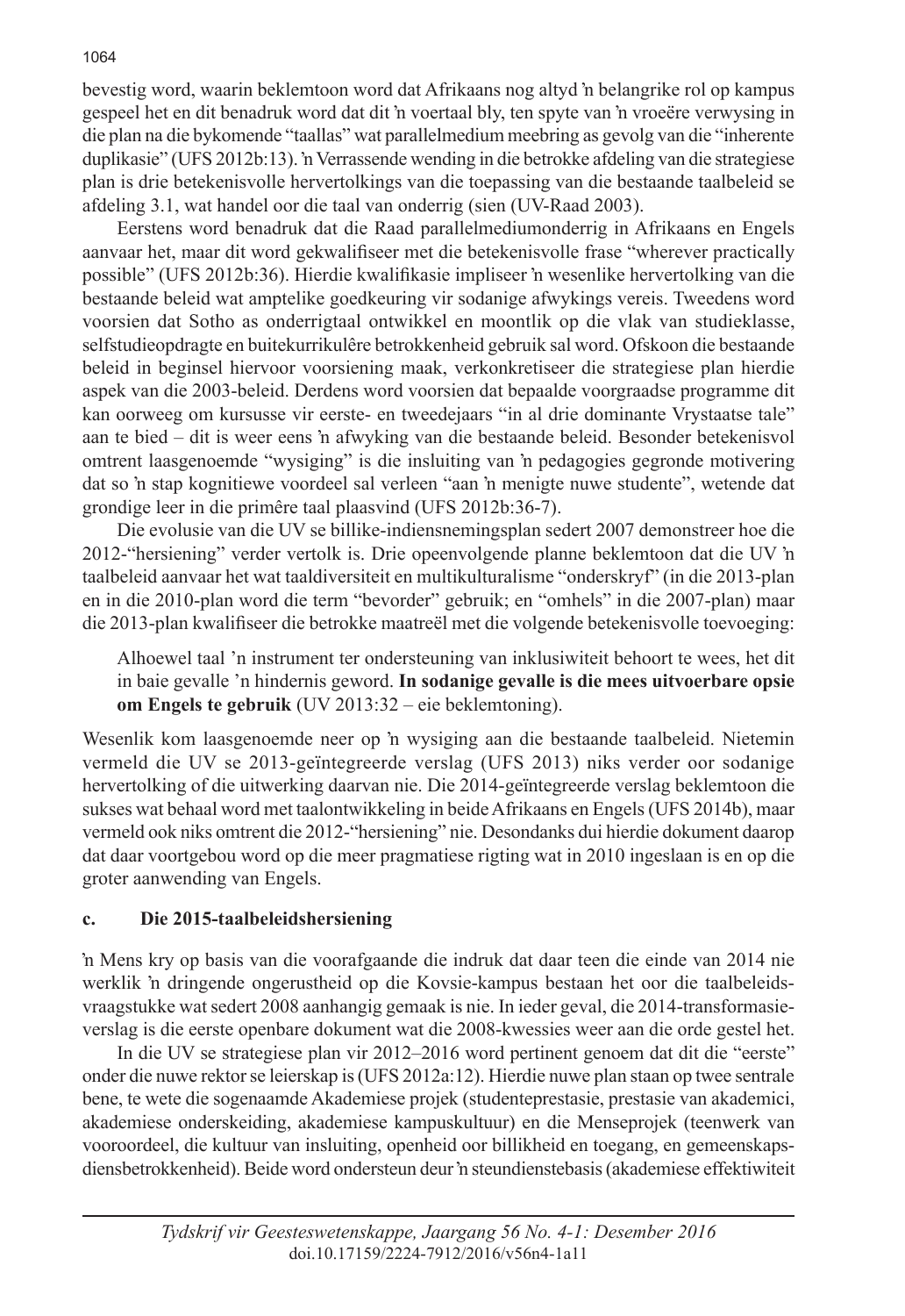en operasionele veranderinge wat nodig is om al hierdie oogmerke te laat realiseer) (UFS 2012a:4). Een van die sentrale sentimente van die menseprojek wat beslis betrekking het, is die instelling se nuwe verbintenis, "of transforming itself from a community of segregation and distrust, through a process of understanding and reconciliation" (UFS 2012a:14). 'n Mens moet dus aanvaar dat die transformasieagenda sedertdien op die voorgrond sou begin tree. Daarom is dit waarskynlik betekenisvol dat André Keet volgens sy eie webwerf vanaf April 2014 as adviseur vir die UV-topbestuur aangewys is (Keet 2014). Dit is nietemin opvallend dat die 2008-taalvraagstuk wat weer in die 2014-transformasieverslag opgediep word, nogtans nie in die 2015–2020 strategiese plan ter sprake kom nie. Trouens, die plan herbevestig die feit dat die UV "a medium-size parallel language institution" is (UFS 2015:2), sonder om dit te problematiseer.

Dit is onvermydelik dat die #RhodesMustFall-beweging wat op 9 Maart 2015 in die vorm van protesaksie aan die Universiteit van Kaapstad begin het, waarskynlik 'n deurslaggewende uitwerking sou hê om die transformasiedebat in hoëronderwys in Suid-Afrika onherroeplik tot die voorgrond te dryf (sien Chaudhuri 2016). Een van die wyses waarop die UV op die veldtog gereageer het, was 'n reeks middagete gesprekke wat die Instituut vanaf 8–9 April 2015 oor die "transformasie van die universiteitsruimte" aangebied het. Hiertydens is oor onder meer standbeelde en simbole (UV 2015a) besin. Verder moet die rol van die noodvergadering tussen die Minister en die rektore (of verteenwoordigers) van voormalige Afrikaanstalige universiteite op 16 April 2015 (Nel 2015) ook nie geringgeskat word nie. Volgens die ministeriële woordvoerder vorm die betrokke gesprek deel van " 'n proses van groepskakeling" oor transformasie in hoëronderwys. Sosiale insluiting, taalbeleid en toelatingsbeleid is van die onderwerpe wat bespreek is (Nel 2015).

Voortvloeiend hieruit is die belê van 'n "universiteitsvergadering" op 28 April 2015 vir alle personeel en studente. By hierdie geleentheid word altesaam 12 aanbiedings deur die bemiddeling van die Instituut gemaak, waarvan vier oor standbeelde en simbole handel en vier oor die UV se taalbeleid. Die trant van laasgenoemde was of ander tale ingesluit moet word en of daar slegs in Engels voortgegaan moet word. Volgens die mediaverklaring oor die geleentheid beskou die UV-bestuur die voorleggings "as die begin van 'n omvattende proses om diskoers oor die kwessies aan te wakker" (UV 2015c).

Op 7 Mei 2015 lewer die rektor in sy gereelde *Maandagbulletin* aan die UV-personeel kommentaar op die universiteitsvergadering en die daaropvolgende debat. Die betrokke uitgawe word op versoek en by wyse van uitsondering aan *Volksblad* vir publikasie beskikbaar gestel. Hierin skryf die rektor dit het vir hom duidelik geword "dat die bestaande taalbeleid van die UV vir die meeste van ons studente op kampus en, ek vermoed, vir baie van ons personeellede, 'n probleem is" (Smith 2015b). Jansen noem dat ontevredenheid hieroor na vore gekom het by die 28 April-byeenkoms. Hy sonder drie knelpunte uit: die feit dat parallelmedium in feite segregasie veroorsaak; dat die vermoede onder swart studente bestaan dat Afrikaanse studente bevoordeel word; en dat die herhaling van lesings 'n dubbele werkslading vir dosente meebring (Smith 2015b). Dit is opvallend dat die eerste en derde punte ook deur die 2014-transformasieverslag as knelpunte uitgelig word (uiteraard in navolging van bevindinge uit die HEQC-ouditverslag; ook die derde punt kom in die HEQC-verslag ter sprake, soos vroeër behandel). Insiggewend hieromtrent is dat die rektor niks vermeld oor aksies wat die UV sedert 2008 geneem het nie; dat die UV by twee geleenthede sy taalbeleid heroorweeg het; en dat 'n meer pragmatiese toepassing daarvan sedertdien gevolg word; maar dat die UV steeds tot die bestaande beleidsmodel verbind bly. Ook reflekteer hy nie oor die sukses al dan nie van al die maatreëls wat sedert 2008 in werking gestel is nie.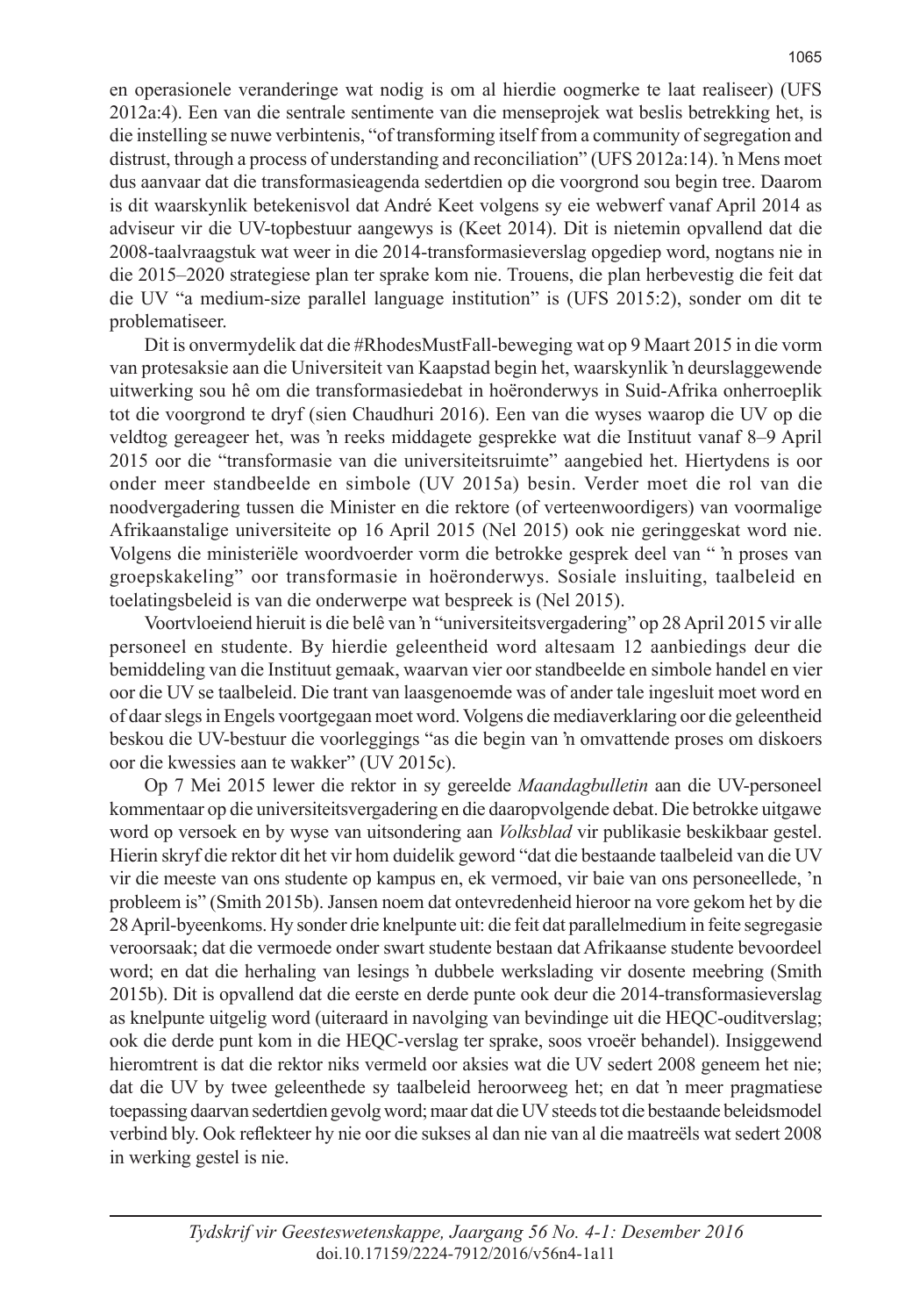By sy vergadering van 5 Junie 2015 gee die Raad 'n mandaat aan die UV-bestuur "om deur middel van 'n omvattende konsultasieproses met alle belanghebbendes van die universiteit, 'n formele hersiening van die Taalbeleid te lei" (UV 2015d). In 'n uitnodiging aan die UVkonvokasie gedurende Augustus 2015 om 'n konsultatiewe vergadering omtrent die taalbeleidshersiening by te woon, word konvokasielede ingelig dat 'n "algemene besorgdheid" by die April-byeenkoms uitgespreek is oor "die moontlike ongeskiktheid van die UV se huidige parallelle voertaalbeleid om die diepgaande transformasie by die instelling te ondersteun" (UV 2015b).

Uiteindelik aanvaar die UV-raad op 4 Desember 2015 die taalbeleidshersieningskomitee se voortspruitende verslag en aanbevelings (nie as openbare dokument beskikbaar nie). Die Raad lê in sy verklaring riglyne neer vir die ontwikkeling van " 'n nuwe" taalbeleid wat gebaseer word op die kernbeginsels van inklusiwiteit en meertaligheid" (UV 2015f). Soos met die finale beleidskonsep wat op 11 Maart 2016 aanvaar is, wysig die Raad die beleid grondig (reeds in die inleiding opgesom).

Aangesien die aanvaarding van hierdie konsepbeleid tegnies 'n formaliteit was, kan die Desember 2015-verklaring vir die doeleindes van hierdie bespreking as deurslaggewend vir die 2015-taalbeleidshersieningsproses beskou word. As gevallestudie in taalbeleidshersiening sal nog lank gepraat word oor die wyse waarop die hersieningsproses verloop het en oor die opvallende sukses hieromtrent wat deur die transformasiedrukgroep aan die UV behaal is. Daar behoort verder nagedink te word oor die spesifieke redes hiervoor, veral aangesien UVwoordvoerders klem daarop lê dat die hersiening 'n oop proses was en dat almal oorgenoeg tyd gehad het om hulle bydrae te lewer (Van der Merwe 2015).

#### **6. BESPREKING**

Een van die verrassende elemente omtrent die UV se reaksie op die twee 2008-verslae is dat die 2003-taalbeleid as sodanig nooit in die ware sin van die woord hersien is nie, selfs nie na 2009 onder 'n nuwe rektor en bestuur nie, desondanks die feit dat leemtes omtrent die implementering van die beleid uitgewys is en veranderende getalletendense in verskillende verslae pertinent vermeld is. Die feit dat verskillende besture hieromtrent vasgeskop het, kan deels toegeskryf word aan die UV se metabeleid wat 'n konserwatiewe benadering tot beleidswysiging vereis. Andersins kan dit ook toegeskryf word aan 'n ontkennende benadering tot voor die hand liggende maar uiteraard sensitiewe probleme. Dalk bestaan daar interne dokumente waarin die taalvraagstuk wel indringend behandel word, maar dit is 'n diskoers wat in opeenvolgende jaarverslae nie aan die orde gestel word nie. Geen openbare inligting bestaan wat aandui dat die uitwerking van die maatreëls wat onder die vorige bestuur ingestel is en die meer pragmatiese beleidstoepassing wat sedert 2010 gevolg is, na behore en reëlmatig geëvalueer is nie.

Uiteindelik skep hierdie toedrag van sake die indruk van 'n bestuur wat vasbeslote was om ten alle koste met die parallelmediumbeleid deur te druk om welke rede ook al. 'n Ietwat siniese lees van hierdie oënskynlike watertrappery is dat daar moontlik gewag is op 'n *deus ex machina*-moment wat verdedigbare gronde sou skep vir 'n grondige beleidshersiening, selfs al sou dit op bedenklike morele gronde wees wat berus op die herontdekking van probleme waarvan die bestuur sedert 2008 deeglik bewus was en wat hulle veronderstel was om daadwerklik te hanteer.

Hoe dit ook al sy, die sigbare versuim om op te tree het 'n omgewing geskep waarin groeiende ontevredenheid oor die taalvraagstuk uiteindelik tot uitbarsting sou kom. 'n Verskei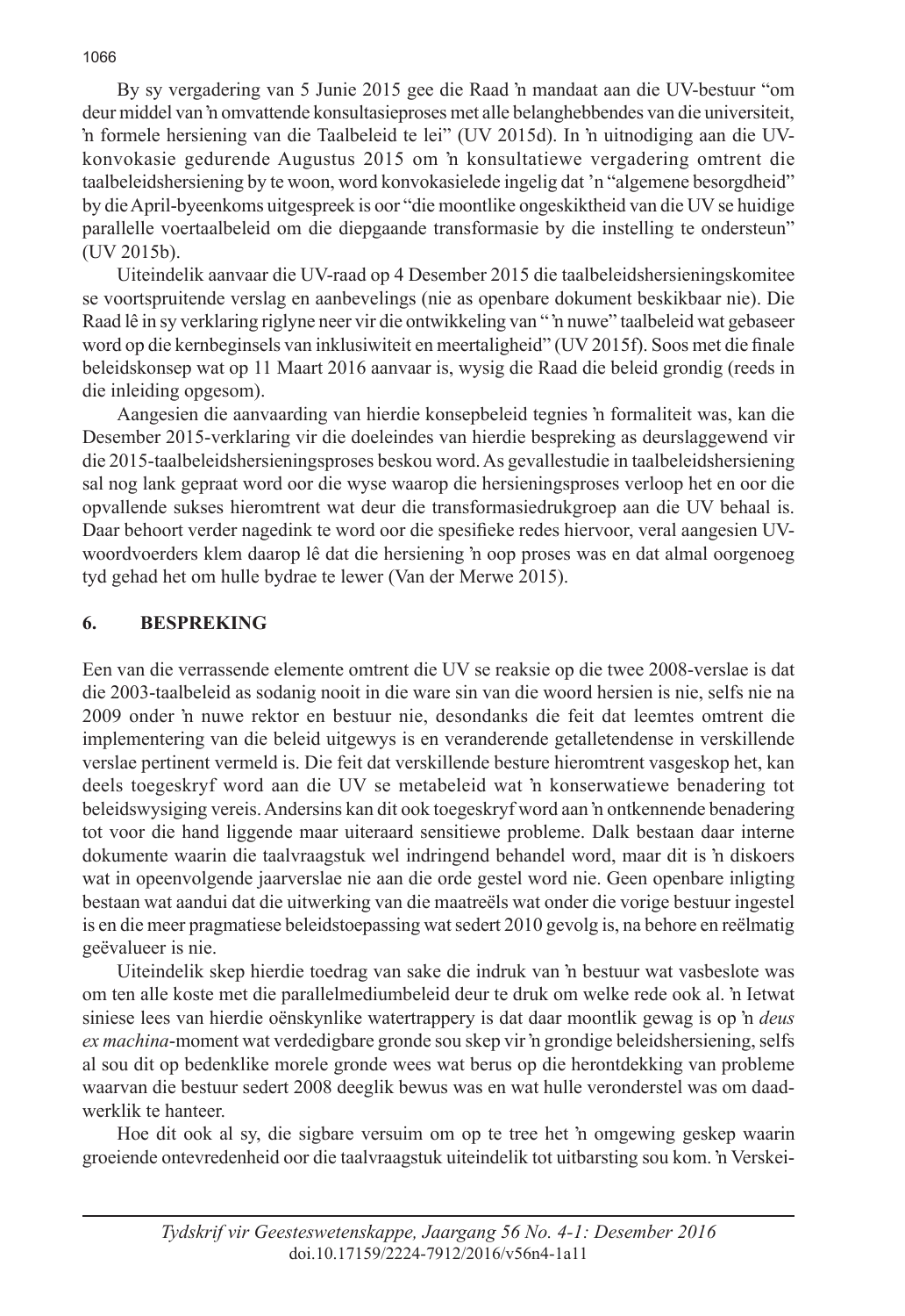denheid faktore sou meewerk dat hierdie punt bereik word, waaruit 'n radikale standpunt oor die posisie van Afrikaans aan die UV ontwikkel het. Die groeiende druk omtrent transformasie aan universiteite wat op die Soudien-verslag gevolg het, het onvermydelik hiertoe bygedra. Veral die aktiewe rol van die Departement Hoër Onderwys en Opleiding deur middel van die oorsigkomitee vir transformasie aan universiteite en die gereelde berade oor die onderwerp, moet verreken word. Verder dra die betrokkenheid van die Instituut – en meer bepaald sy direkteur – by hierdie nasionale aktiwiteite sekerlik by tot die intensivering van die transformasiedebat aan die UV sedert 2014. Uiteraard moet 'n mens ook nie die landswye studentebeweging wat transformasie opnuut 'n nasionale agendapunt gemaak het, ignoreer nie. Om die waarheid te sê, het die #RhodesMustFall-beweging waarskynlik uiteindelik die sinjaal verskaf waarop transformasiegesindes aan die UV gewag het.

In Kovsies se geval het die hernieude aandrang op transformasie wat hieruit voortgespruit het, ook 'n soort moraliteitskrisis teweeggebring onder 'n leierskap wat wel al 'n aantal jare lank bewus was van die relatiewe onvanpastheid van die 2003-taalbeleid maar oënskynlik versuim het om die nodige regstellings te maak.

Die UV-geval bevestig dat taalbeleidshersiening geen maklike proses is nie, maar nietemin noodsaaklik is vir die volhoubaarheid van 'n instelling en deel vorm van verantwoordelike risikobestuur. Hierdie geval wys op die waarde wat periodieke beleidshersiening aan universiteite inhou, gegewe die toenemende onstabiele aard van ons werksomgewing. Dit vereis egter die reëlmatige evaluering van taalbeleidsimplementering – iets wat oënskynlik by die UV agterweë gebly het.

## **7. SLOTSOM**

Die aanvanklike vraag oor hoe dit gekom het dat van 'n staat van oënskynlike verbintenis tot die parallelmediumbeleid teen die einde van 2014 beweeg is na die plotselinge bekendmaking in April 2015 dat die UV se taalbeleid "ongeskik" is om 'n verdieping in transformasie teweeg te bring, is gedeeltelik beantwoord. Ons het gesien hoe etlike faktore meegewerk het om hierdie redelik drastiese verskuiwing teweeg te bring. Hierin het transformasieagente soos die Instituut uiteraard 'n belangrike rol gespeel. Nietemin moes geykte argumente, getooi in 'n nuwe transformasiebaadjie, aangewend word om die nodige oortuigingswerk te doen. Die nuwe leierskap het hieraan meegedoen en so waarskynlik help skep aan 'n denkklimaat wat vir Afrikaans as universiteitstaal ongunstig geword het. Wat uiteindelik toegeskryf kan word aan versuim om betyds op te tree omtrent legitieme taalvraagstukke oor etlike jare heen, is suksesvol geprojekteer op die 2003-taalbeleid en deels ook op Afrikaans en die Afrikaanse gemeenskap; Afrikaans het as't ware die sondebok geword vir hierdie versuim. So kon daarin geslaag word om die weg van beleidshersiening en -wysiging te omseil en die vorige beleid van die tafel te vee en gewoon met 'n totaal nuwe en onverwante beleid te vervang: 'n proses wat ons as revolusionêre beleidshersiening kan tipeer.

Weens die feit dat hierdie ondersoek beperk is tot relevante openbare dokumentasie kon daar egter nie dieper gedelf word om te kon vasstel wat agter die skerms gebeur het nie; selfs al bied die aangebode gegewens wel die moontlikheid om as't ware tussen die lyne te kan lees. Die aanvanklike vraag bly daarom deels onbeantwoord. Hopelik kan 'n grondiger opvolgondersoek in die toekoms verdere perspektiewe oplewer omtrent taalbeleidsverandering aan die UV, wat vir 'n paar dekades lank 'n Afrikaanse instelling was en die eerste hoëronderwysinstelling waar Afrikaans as voertaal aangewend is.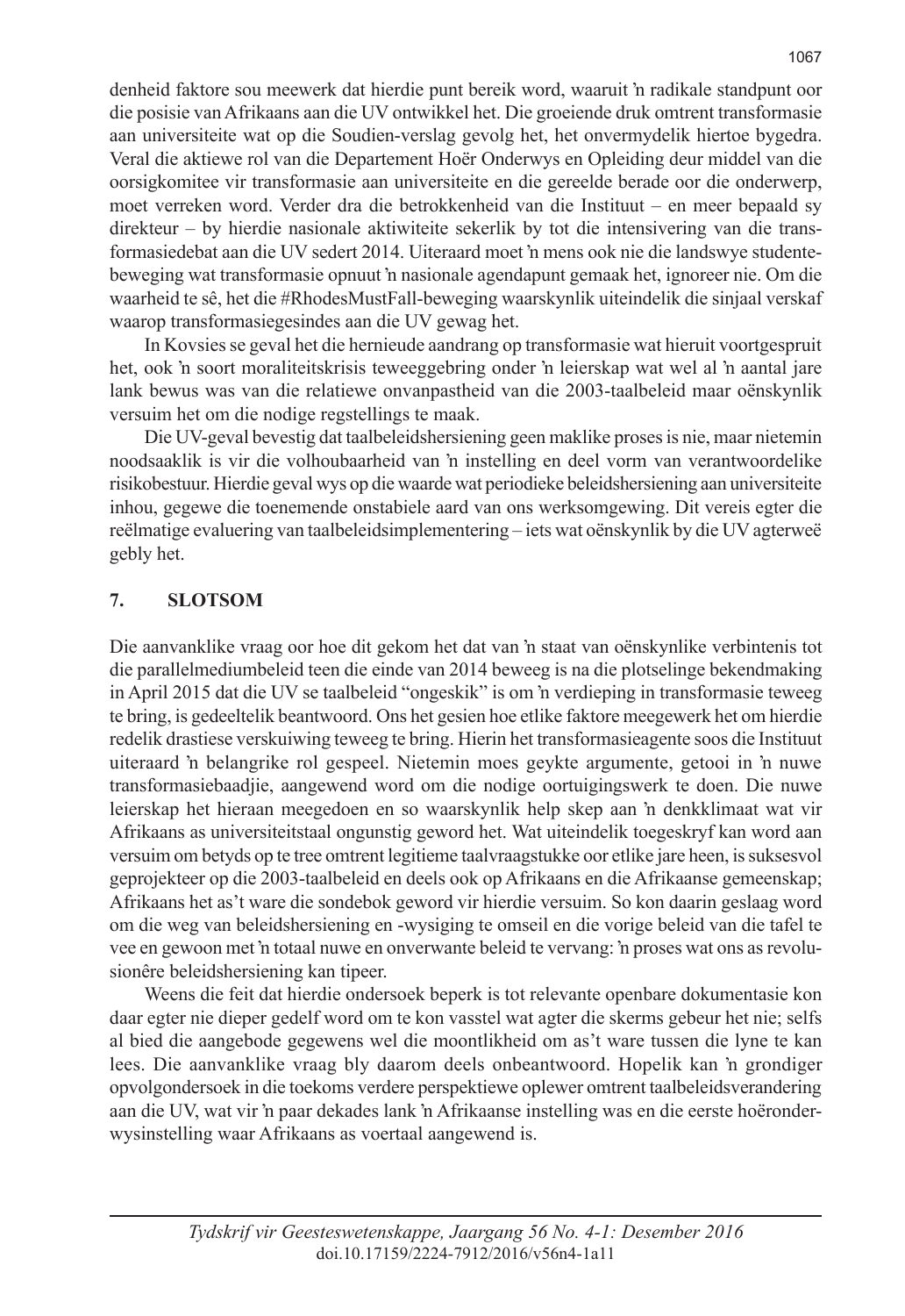## **BIBLIOGRAFIE**

- Blessinger, P. & Anchan, J.P. (Reds.). 2015. *Democratizing higher education: International comparative perspectives.* New York/Londen: Routledge.
- Chaudhuri, A. 2016. The real meaning of Rhodes Must Fall, *The Guardian,* 16 Maart 2016*.*http://www. theguardian.com/uk-news/2016/mar/16/the-real-meaning-of-rhodes-must-fall [25 Mei 2016].
- DHET (Department of Higher Education and Training). 2010. *Report on the Stakeholder Summit on Higher Education Transformation Called by the Minister of Higher Education and Training, Dr Blade Nzimande 22-23 April 2010.*http://www.dhet.gov.za/summit/Docs/General/he\_transformation\_ summit report.pdf [12 Mei 2016].
- DHET. 2015a. http://www.dhet.gov.za/summit/ResourceDocuments.html [12 Mei 2016].
- DHET. 2015b. *Stakeholder Summit on Higher Education Transformation, Cape Peninsula University of Technology (Bellville Campus), 22-23 April 2010. Information Booklet.*http://www.dhet.gov.za/ summit/Docs/General/Final%20HE%20Summit%20Information%20Booklet.pdf [12 Mei 2016].
- DHET. 2015c. *Second National Higher Education Transformation Summit, International Convention Centre, Durban, KwaZulu-Natal, 15-17 October 2015. Programme.*http://www.dhet.gov.za/summit/ Docs/151009\_Summit%20Programme\_Final.pdf [12 Mei 2016].
- DHET. 2015d. *The 2015 Durban Statement on Transformation in Higher Education, 17 October 2015.*  http://www.dhet.gov.za/summit/Docs/2015Docs/2015%20Durban%20HE%20Transformation%20 Summit%20Statement.pdf [12 Mei 2016].
- DHET. 2015e. *The Transformation of South African Higher Education. Concept paper prepared for the second national Higher Education Transformation Summit, 2015.*http://www.dhet.gov.za/summit/ Docs/2015Docs/Annex%208\_TOC\_Transformation%20of%20SA%20HE.pdf [12 Mei 2016].
- Dror, Y. 1971. *Design for policy sciences.* New York: American Elsevier Publishing Company.
- Du Plessis, T. 2010a. Taalbeleid en onderrigtaalmodus aan die Universiteit van die Vrystaat. In F.W. de Klerk Stigting (Red.). '*n Studie oor Afrikaans op Universiteitesvlak*. Kaapstad: FW de Klerk Stigting, pp. 120-147.
- Du Plessis, T. 2010b. Educational interpreting at the University of the Free State: a language policy analysis. In Verhoef, M. & Du Plessis, T. (Reds.). *Multilingualism and educational interpreting. Innovation and delivery*. Pretoria: Van Schaik Uitgewers, pp. 18-31.
- Du Plessis, T. 2015. Is tolking op universiteitsvlak volhoubaar? Die geval Universiteit van die Vrystaat. *Muratho,*15(1):6-12.
- Freeman, B. 2012a. Innovative approaches, systems and resources for university policy review. In Dobson, I.R., Sharma, R. & Conway, M. (Reds.). *Tertiary Education and Management Conference, 16-19 September 2012, Adelaide Convention Centre, Australia, Refereed Papers*. Adelaide: Association for Tertiary Education Management (Atem) and Tertiary Education Facilities (Tefma), pp. 91-104.
- Freeman, B. 2012b. University policy review: What? Why? How? What's the big elephant? *Referaat gelewer by die Association for Tertiary Education Management (ATEM) Policy development Forum VIII, 26 October 2012, University of Melbourne*.
- Freeman, B. 2014. Benchmarking Australian and New Zealand university meta-policy in an increasingly regulated tertiary environment. *Journal of Higher Education Policy and Management,* 36(1):74-87.
- HEQC (Higher Education Quality Committee). 2008. *Executive Summary. Audit Report of the University of the Free State. Report of the Higher Education Quality Committee to the University of the Free State, March 2008.* Pretoria: Higher Education Quality Committee.
- Hesa (Higher Education South Africa). 2010. *Sector position paper on the report of the Ministerial Committee on transformation and social cohesion and the elimination of discrimination in South Africa's public higher education institutions, March 2010.*http://www.universitiessa.ac.za/sites/ www.universitiessa.ac.za/files/2010\_HESA\_Position%20Paper%20on%20Transformation%20 %28Soudien%20Report%29\_0.pdf [29 Mei 2016].
- Jansen, J. 2010. Die politiek en vooruitsigte van Afrikaans, asook van Afrikaanse skole en universiteite. Die 29ste DF Malherbe-gedenklesing, 12 Augustus 2010, Universiteit van die Vrystaat, Bloemfontein. http://humanities.ufs.ac.za/ dl/userfiles/Documents/00000/89\_eng.pdf [22 Mei 2016].
- Keet, A. 2014. *Prof André Keet.*http://www.andrekeet.co.za/ [29 Mei 2016].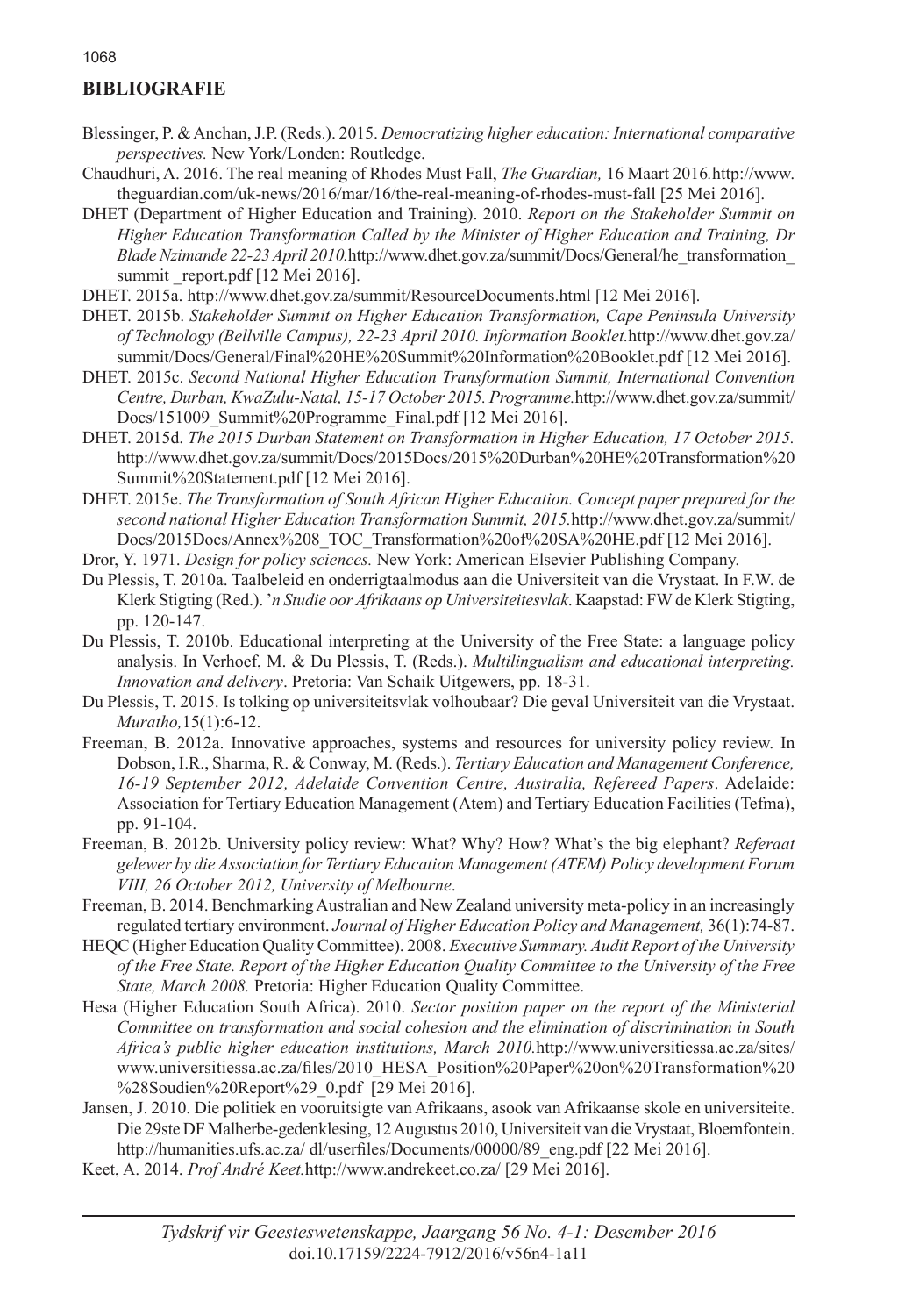- Kennedy, M. 2014. *Globalizing knowledge: Intellectuals, universities, and publics in transformation.* Stanford: Stanford University Press.
- Loader, L. 2015. UV se Taalbeleid word hersien. *Bult Nuustydskrif/News Magazine,* 2(2015):12-13.

Ministerial Committee. 2008. *Report of the Ministerial Committee on Transformation and Social Cohesion and the Elimination of Discrimination in Public Higher Education Institutions. 30 November 2008. Final Report.* Pretoria: Department of Education.

- MoE (Ministry of Education). 2002. *Language policy for higher education*. Pretoria: Department of Education.
- MoE. 2008. Ministerial Committee on Progress towards Transformation and Social Cohesion and the Elimination of Discrimination in Public Higher Education Institutions. *Government Gazette*, 11 April 2008. Notice 441 of 2008, No. 30967 Pretoria: Government Printer.
- Msila, V. & Gumbo, M.T. (Reds.). 2016. *Africanising the curriculum: Indigenous perspectives and theories.*Stellenbosch: SUN Media.
- Nel, C.-A. 2015. Nzimande, universiteite vergader. *Volksblad*, 17 April 2015: 7.
- Retief, H. 2015. US toon maar net simptome van tydsgees. *Rapport Weekliks*, 6 September 2015: 3.
- Smith, C. 2015a. Engels, vra UV se taalskimme. *Netwerk24,* 19 November 2015.http://www.netwerk24. com/Nuus/Onderwys/engels-vra-uv-se-taalskimme-20151118?mobile=true [5 April 2016]
- Smith, C. 2015b. UV bekyk Afrikaans in klasse. Hersiening van taalbeleid aangeroer. *Volksblad*, 7 Mei 2015:1.
- Stensaker, B. & Harvey, L. (Reds.). 2010. *Accountability in higher education: Global perspectives on trust and power.* New York/London: Routledge.
- Steyn, J.C. 1980. *Tuiste in eie taal. Die behoud en bestaan van Afrikaans.* Kaapstad: Tafelberg.
- Steyn, P. 2010. UV gaan 'n nuwe baadjie' kry. *Volksblad*, 2 November 2010:2.
- UFS (University of the Free State). 2007a. *Policy for the management of intellectual property.* http:// www.ufs.ac.za/af/oor-die-uv/bestuur/beleidsdokumente [5 April 2016].
- UFS. 2007b. *Increasing diversity in UFS main campus residences: A new policy and role for residences. (Approved by the Council on 8 June 2007).* http://www.ufs.ac.za/docs/default-source/all-documents/ increasing-diversity-in-ufs-main-campus-residences-101-eng.pdf?sfvrsn=0 [31 Mei 2016].
- UFS. 2008. *University of the Free State Annual Report to the Minister of Education 2008.*http://www. ufs.ac.za/docs/default-source/annual-report-to-the-minister-of-educatoin/2008-annual-report-94 eng.pdf?sfvrsn=0 [7 April 2016].
- UFS. 2009. *Annual report to the Minister of Higher Education and Training 2009.*http://www.ufs.ac.za/ docs/default-source/almal-dokumente/2009-annual-report-93-afr.pdf?sfvrsn=0 [7 April 2016].
- UFS. 2010. *Annual report to the Minister of Higher Education and Training 2010.*http://www.ufs.ac.za/ docs/default-source/belesidsdokumente-dokumente/jaarverslag-846-afr.pdf?sfvrsn=0 [7 April 2016].
- UFS. 2011a. *Policy and additional regulations concerning the placement of students in junior residences, Main Campus. 19 July 2011.* http://residences.ufs.ac.za/dl/userfiles/Documents/00000/103\_eng. pdf [7 April 2016].
- UFS. 2011b. *Annual report to the Minister of Higher Education and Training 2011.*http://www.ufs.ac.za/ docs/default-source/all-documents/2011-annual-report-1002-eng.pdf?sfvrsn=0 [7 April 2016].
- UFS. 2012a. *University of the Free State Strategic Plan 2012-2016.*http://www.ufs.ac.za/docs/defaultsource/all-documents/strategic-plan-931.pdf?sfvrsn=4 [25 Mei 2016].
- UFS. 2012b. *University of the Free State Integrated Report 2012. 1 January 31 December 2012.*http:// www.ufs.ac.za/docs/default-source/all-documents/2013-integrated-report-2309-eng.pdf?sfvrsn=0 [5 April 2016].
- UFS. 2013. *University of the Free State integrated report 2013.* http://www.ufs.ac.za/docs/default-source/ all-documents/integrated-report-ufs-2013-2540.pdf?sfvrsn=4 [5 April 2016].
- UFS. 2014a. *Transformation report 2004-2014.* http://institute.ufs.ac.za/dl/Userfiles/Documents/00000/74\_ eng.pdf [5 April 2016].
- UFS. 2014b. *2014 Integrated report University of the Free State.* http://www.ufs.ac.za/docs/defaultsource/all-documents/2013-integrated-report-2309-eng.pdf?sfvrsn=0 [5 April 2016].
- UFS. 2015. *University of the Free State Strategic Plan 2015-2020.* http://www.ufs.ac.za/docs/defaultsource/all-documents/ufs-strategic-plan-2015---2020.pdf?sfvrsn=0 [30 Maart 2016].
- Universities South Africa. 2016. http://www.universitiessa.ac.za/[5 April 2016].